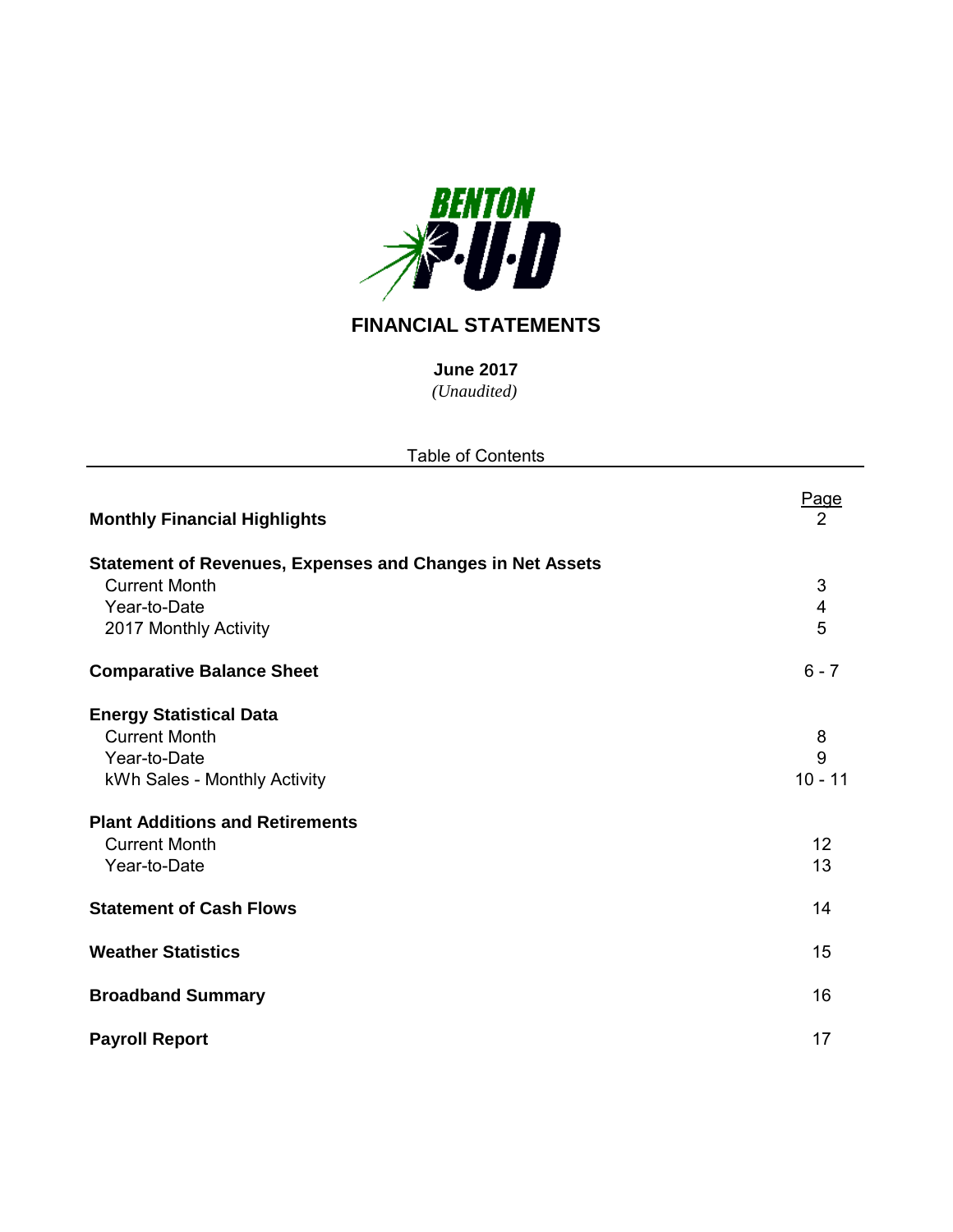

# *Financial Highlights June 2017*

Financial highlights for the month of June: District operations resulted in a increase in net assets of \$2.0M for the month.

The average temperature of 71.1° was 1.5° above normal. Cooling degree days were 12% above the 14 year average. Total retail kWh billed during June was 4% above last year.

Net power supply costs were \$6.8M for the month with energy sales for resale of \$422,000 and an average price of \$8 per MWh.

June's non-power operating costs of \$1.9 million before taxes and depreciation were 22% above last year.

Net capital expenditures were  $$664,000$  for the month.

|                               | (in thousands of dollars) |          |            |                       |            |          |     |     |            |     |            |            |                  |               |                  |
|-------------------------------|---------------------------|----------|------------|-----------------------|------------|----------|-----|-----|------------|-----|------------|------------|------------------|---------------|------------------|
| <b>Change in Net Position</b> | Jan                       | Feb      | <b>Mar</b> | Apr                   | <b>May</b> | Jun.     | Jul | Aug | <b>Sep</b> | Oct | <b>Nov</b> | <b>Dec</b> | <b>Total YTD</b> | <b>Budget</b> | 2017<br>Forecast |
| Actual                        | \$2,016                   | \$709    | (S131)     | (S1, 293)             | \$413      | \$2,074  |     |     |            |     |            |            | \$3,788          |               | \$6,300          |
| <b>Budget</b>                 | \$729                     | (\$792)  |            | $($1,977)$ $($1,565)$ | \$636      | \$442    |     |     |            |     |            |            | (\$2,527)        | \$1,983       |                  |
|                               |                           |          |            |                       |            |          |     |     |            |     |            |            |                  |               |                  |
| <b>Net Margin</b>             | Jan                       | Feb      | Mar        | Apr                   | May        | Jun      | Jul | Aug | Sep        | Oct | Nov        | <b>Dec</b> | <b>Total</b>     | <b>Budget</b> | Forecast         |
| <b>Retail Revenues</b>        | \$12,877                  | \$10.163 | \$7,899    | \$8,297               | \$9,644    | \$11,863 |     |     |            |     |            |            | \$60.743         | \$122,676     | \$124,911        |
| Less: Net Power Costs         | (7, 775)                  | (6, 571) | (5, 172)   | (6,634)               | (5,874)    | (6, 824) |     |     |            |     |            |            | (38.846)         | (80, 796)     | (79, 905)        |
| Net Margin                    | \$5,102                   | \$3,592  | \$2,727    | \$1,663               | \$3,770    | \$5,039  | \$0 | \$0 | \$0        | \$0 | \$0        | \$0        | \$21,898         | \$41,880      | \$45,006         |
|                               |                           |          |            |                       |            |          |     |     |            |     |            |            |                  |               |                  |
| <b>Net Capital Costs</b>      | <b>Jan</b>                | Feb      | <b>Mar</b> | Apr                   | <b>May</b> | Jun      | Jul | Aug | <b>Sep</b> | Oct | <b>Nov</b> | <b>Dec</b> | <b>Total</b>     | <b>Budget</b> |                  |

| <b>Net Capital Costs</b>    | Jan     | Feb     | Mar     | <b>Apr</b> | May     | Jun     | Jul   | Aug    | <b>Sep</b> | Oct     | Nov     | <b>Dec</b> | <b>Total</b> | <b>Budget</b> |  |
|-----------------------------|---------|---------|---------|------------|---------|---------|-------|--------|------------|---------|---------|------------|--------------|---------------|--|
| Capital Expenditures        | \$766   | \$1,001 | \$1.759 | \$1.405    | \$525   | \$817   |       |        |            |         |         |            | \$6,272      | \$15.041      |  |
| Less: Capital Contributions | (29)    | (11)    | (36)    | (45)       | (117)   | (246)   |       |        |            |         |         |            | (483)        | (1,057)       |  |
| Net Capital Costs           | \$737   | \$990   | \$1.722 | 1.360      | \$408   | \$571   | \$0   | \$0    |            | \$0     | \$0     | \$0        | \$5.789      | \$13.984      |  |
| Net Capital Budget          | \$1.065 | \$944   | \$1,486 | \$942      | \$1.139 | \$1.100 | \$959 | 61.236 | \$1,209    | \$1.034 | \$1.442 | \$1,427    | \$13.984     |               |  |

|                             |     |     |     |     |     |     |     |     |     |     |            |            | <b>YTD</b> |               |
|-----------------------------|-----|-----|-----|-----|-----|-----|-----|-----|-----|-----|------------|------------|------------|---------------|
| <b>Load Statistics</b>      | Jan | Feb | Mar | Apr | May | Jun | Jul | Aua | Sep | Oct | <b>Nov</b> | <b>Dec</b> | Average    | <b>Budget</b> |
| aMW - Retail Sales (Billed) | 228 | 221 | 169 | 161 | 191 | 266 |     |     |     |     |            |            | 206        | 200           |
| aMW - Sales for Resale      | 48  | 68  | .   | 123 | 84  | 75  |     |     |     |     |            |            | 85         | ບບ            |



## \*2017 budget included a 2.9% revenue increase, the latest forecast has a revenue increase range of 2.1% to 2.5%. +Actual retail revenues in the graph above and below include unbilled revenue to match revenues with expenses.



# **June Power Resource Stack**



| <b>Kev Ratios</b>                                                           |        |
|-----------------------------------------------------------------------------|--------|
| Current Ratio                                                               | 4.29:1 |
| Debt Service Coverage (2014 Actual)                                         | 3.38   |
| Debt Service Coverage (2015 Actual)                                         | 2.93   |
| Debt Service Coverage (2016 Actual)                                         | 2.91   |
| Debt Service Coverage (2017 Projection)<br>(includes capital contributions) | 3.42   |

| <b>Other Statistics</b>                    |             |         |  |
|--------------------------------------------|-------------|---------|--|
| Unrestricted Undesignated Reserves         | \$<br>26.6  | million |  |
| Bond Insurance Replacement (designated) \$ | 3.0         | million |  |
| Power Market Volatility (designated)       | \$<br>3.3   | million |  |
| Special Capital (designated)               | \$<br>16.9  | million |  |
| Customer Deposits (designated)             | \$<br>1.4   | million |  |
| Bond Principal & Interest (restricted)     | \$<br>2.5   | million |  |
| Bond Reserve Account (restricted)          | \$<br>1.1   | million |  |
| <b>Net Utility Plant</b>                   | \$<br>124.6 | million |  |
| Long-Term Debt                             | \$<br>64.5  | million |  |
| <b>Active Service Agreements</b>           | 53.057      |         |  |
| Non-Contingent Employees                   | 149.50      |         |  |
| Contingent YTD FTE's                       | 1.73        |         |  |

**\$8**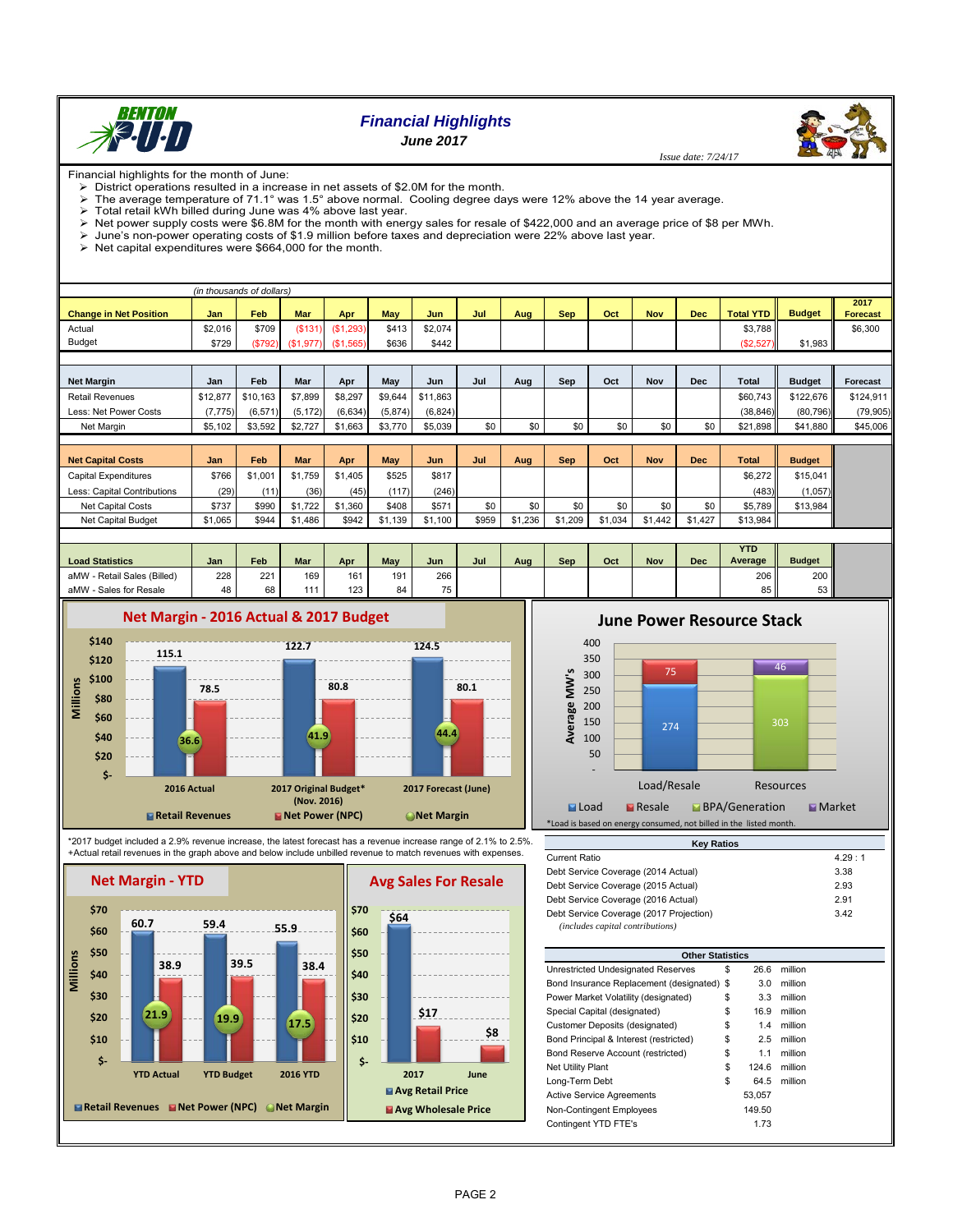#### **PUBLIC UTILITY DISTRICT NO.1 OF BENTON COUNTY STATEMENT OF REVENUES, EXPENSES, AND CHANGE IN NET POSITION JUNE 2017**

|                                                            | 6/30/17       |                |                          | 6/30/16       |                          |
|------------------------------------------------------------|---------------|----------------|--------------------------|---------------|--------------------------|
|                                                            | <b>ACTUAL</b> | <b>BUDGET</b>  | <b>PCT</b><br><b>VAR</b> | <b>ACTUAL</b> | <b>PCT</b><br><b>VAR</b> |
| <b>OPERATING REVENUES</b>                                  |               |                |                          |               |                          |
| Energy Sales - Retail                                      | 11,863,388    | 10,926,656     | 9%                       | 11,756,496    | 1%                       |
| <b>City Occupation Taxes</b>                               | 428,089       | 516,533        | $-17%$                   | 405,875       | 5%                       |
| <b>Bad Debt Expense</b>                                    | (20,000)      | (20, 612)      | $-3%$                    | (21,000)      | $-5%$                    |
| Energy Sales for Resale                                    | 422,479       | 301,945        | 40%                      | 1,073,427     | $-61%$                   |
| Transmission of Power for Others                           | 56,665        | 57,202         | $-1%$                    | 40,767        | 39%                      |
| <b>Broadband Revenue</b>                                   | 180,099       | 173,393        | 4%                       | 170,101       | 6%                       |
| <b>Other Revenue</b>                                       | 151,752       | 93,371         | 63%                      | 100,373       | 51%                      |
| <b>TOTAL OPERATING REVENUES</b>                            | 13,082,472    | 12,048,488     | 9%                       | 13,526,039    | $-3%$                    |
| <b>OPERATING EXPENSES</b>                                  |               |                |                          |               |                          |
| <b>Purchased Power</b>                                     | 6,047,450     | 6,190,441      | $-2%$                    | 6,878,606     | $-12%$                   |
| <b>Purchased Transmission &amp; Ancillary Services</b>     | 1,151,354     | 1,119,465      | 3%                       | 1,130,664     | 2%                       |
| <b>Conservation Program</b>                                | 104,858       | 55,553         | 89%                      | (66, 815)     | >200%                    |
| <b>Total Power Supply</b>                                  | 7,303,662     | 7,365,459      | $-1%$                    | 7,942,455     | $-8%$                    |
| Transmission Operation & Maintenance                       | 17,702        | 10,032         | 76%                      | 22,498        | $-21%$                   |
| Distribution Operation & Maintenance                       | 834,442       | 826,387        | 1%                       | 713,118       | 17%                      |
| <b>Broadband Expense</b>                                   | 65,191        | 70,794         | $-8%$                    | 79,551        | $-18%$                   |
| Customer Accounting, Collection & Information              | 314,167       | 366,358        | $-14%$                   | 298,830       | 5%                       |
| Administrative & General                                   | 580,893       | 616,445        | $-6%$                    | 450,863       | 29%                      |
| Subtotal before Taxes & Depreciation                       | 1,812,394     | 1,890,015      | $-4%$                    | 1,564,860     | 16%                      |
| Taxes                                                      | 1,156,537     | 1,144,980      | 1%                       | 1,080,272     | 7%                       |
| Depreciation & Amortization                                | 854,073       | 1,144,572      | -25%                     | 1,036,216     | -18%                     |
| <b>Total Other Operating Expenses</b>                      | 3,823,005     | 4,179,567      | $-9%$                    | 3,681,348     | 4%                       |
| <b>TOTAL OPERATING EXPENSES</b>                            | 11,126,667    | 11,545,027     | -4%                      | 11,623,803    | $-4%$                    |
| <b>OPERATING INCOME (LOSS)</b>                             | 1,955,805     | 503,461        | >200%                    | 1,902,236     | 3%                       |
| <b>NONOPERATING REVENUES &amp; EXPENSES</b>                |               |                |                          |               |                          |
| Interest Income                                            | 110,519       | 20,833         | >200%                    | 25,894        | >200%                    |
| Other Income                                               | 31,393        | 31,339         | 0%                       | 23,075        | 36%                      |
| Other Expense                                              |               |                | n/a                      |               | n/a                      |
| <b>Interest Expense</b>                                    | (239, 538)    | (243, 291)     | $-2%$                    | (210, 530)    | 14%                      |
| Debt Discount/Premium Amortization & Loss on Defeased Debt | 41,348        | 41,349         | 0%                       | 35,230        | 17%                      |
| MtM Gain/(Loss) on Investments                             | (71, 622)     | $\overline{a}$ | n/a                      | 23,340        | $> -200%$                |
| <b>TOTAL NONOPERATING REVENUES &amp; EXPENSES</b>          | (127, 899)    | (149, 770)     | $-15%$                   | (102, 991)    | 24%                      |
| INCOME (LOSS) BEFORE CAPITAL CONTRIBUTIONS                 | 1,827,905     | 353,691        | >200%                    | 1,799,245     | 2%                       |
| <b>CAPITAL CONTRIBUTIONS</b>                               | 245,946       | 88,102         | 179%                     | 55,050        | >200%                    |
| <b>CHANGE IN NET POSITION</b>                              | 2.073.852     | 441.793        | >200%                    | 1.854.295     | 12%                      |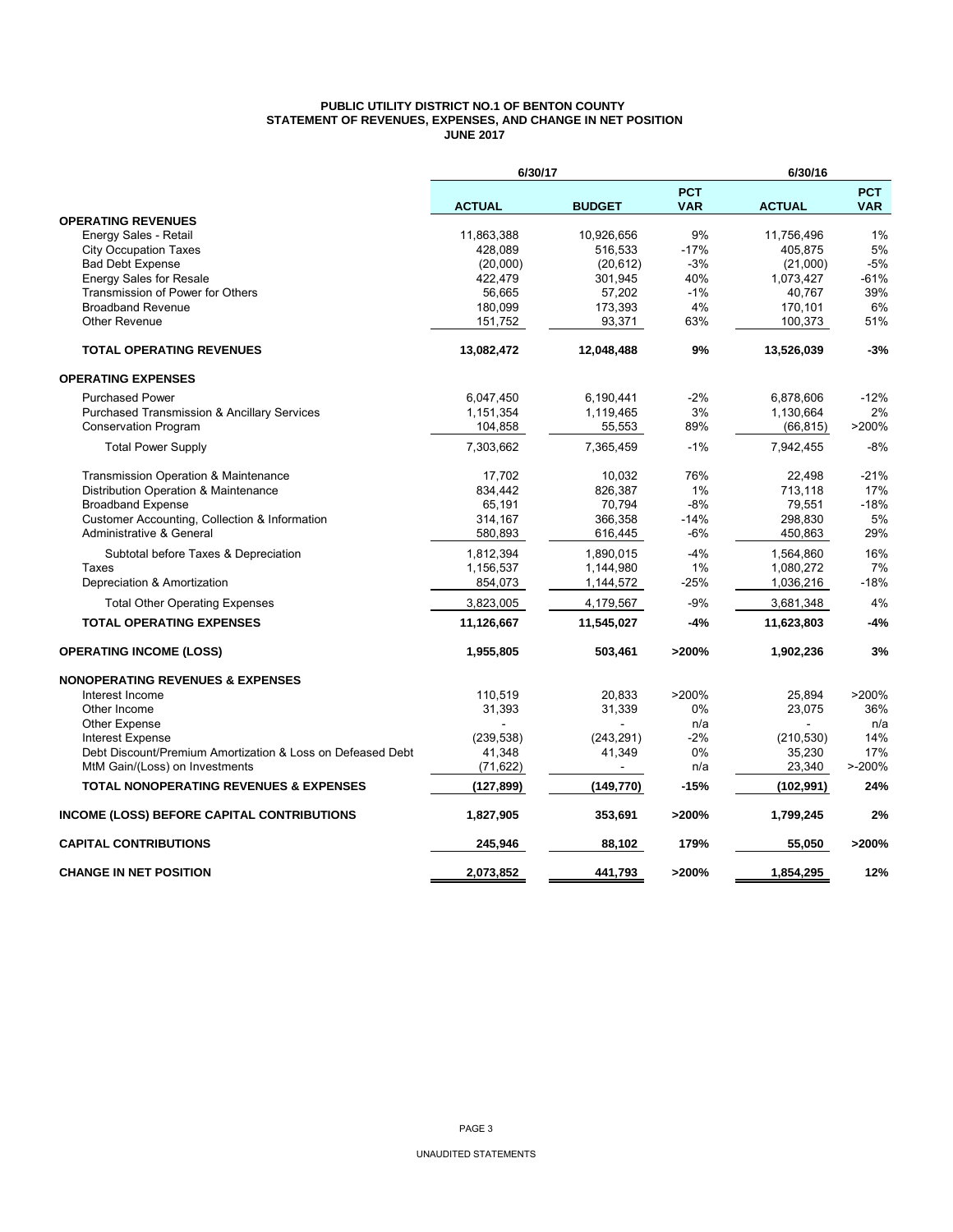#### **PUBLIC UTILITY DISTRICT NO.1 OF BENTON COUNTY STATEMENT OF REVENUES, EXPENSES, AND CHANGE IN NET POSITION YEAR TO DATE**

|                                                            | 6/30/17       |               |                          | 6/30/16       |                          |  |  |
|------------------------------------------------------------|---------------|---------------|--------------------------|---------------|--------------------------|--|--|
|                                                            | <b>ACTUAL</b> | <b>BUDGET</b> | <b>PCT</b><br><b>VAR</b> | <b>ACTUAL</b> | <b>PCT</b><br><b>VAR</b> |  |  |
| <b>OPERATING REVENUES</b>                                  |               |               |                          |               |                          |  |  |
| Energy Sales - Retail                                      | 60,743,752    | 56,957,119    | 7%                       | 55,905,079    | 9%                       |  |  |
| <b>City Occupation Taxes</b>                               | 3,198,454     | 2,897,447     | 10%                      | 2,717,366     | 18%                      |  |  |
| <b>Bad Debt Expense</b>                                    | (110,000)     | (115, 621)    | $-5%$                    | (106, 530)    | 3%                       |  |  |
| <b>Energy Sales for Resale</b>                             | 6,705,036     | 6,665,753     | 1%                       | 7,679,280     | $-13%$                   |  |  |
| Transmission of Power for Others                           | 625,483       | 343,212       | 82%                      | 445,633       | 40%                      |  |  |
| <b>Broadband Revenue</b>                                   | 1,083,820     | 1,040,358     | 4%                       | 1,009,299     | 7%                       |  |  |
| Other Revenue                                              | 960,916       | 1,054,651     | $-9%$                    | 1,024,836     | $-6%$                    |  |  |
| <b>TOTAL OPERATING REVENUES</b>                            | 73,207,461    | 68,842,919    | 6%                       | 68,674,963    | 7%                       |  |  |
| <b>OPERATING EXPENSES</b>                                  |               |               |                          |               |                          |  |  |
| <b>Purchased Power</b>                                     | 39,327,820    | 39,642,553    | $-1%$                    | 39,778,862    | $-1%$                    |  |  |
| <b>Purchased Transmission &amp; Ancillary Services</b>     | 6,591,331     | 6,489,199     | 2%                       | 6,547,404     | 1%                       |  |  |
| <b>Conservation Program</b>                                | 262,107       | 333,319       | $-21%$                   | 184,953       | 42%                      |  |  |
| <b>Total Power Supply</b>                                  | 46, 181, 257  | 46,465,070    | $-1%$                    | 46,511,219    | $-1%$                    |  |  |
| Transmission Operation & Maintenance                       | 150,217       | 59,172        | 154%                     | 103,778       | 45%                      |  |  |
| Distribution Operation & Maintenance                       | 4,899,618     | 4,843,789     | 1%                       | 4,338,779     | 13%                      |  |  |
| <b>Broadband Expense</b>                                   | 417,342       | 420,982       | $-1%$                    | 406,424       | 3%                       |  |  |
| Customer Accounting, Collection & Information              | 1,781,738     | 1,999,068     | $-11%$                   | 1,677,286     | 6%                       |  |  |
| <b>Administrative &amp; General</b>                        | 3,707,098     | 3,652,204     | 2%                       | 3,170,056     | 17%                      |  |  |
| Subtotal before Taxes & Depreciation                       | 10,956,013    | 10,975,215    | $0\%$                    | 9,696,323     | 13%                      |  |  |
| Taxes                                                      | 7,198,770     | 6,663,445     | 8%                       | 6,329,669     | 14%                      |  |  |
| Depreciation & Amortization                                | 5,010,075     | 6,880,292     | -27%                     | 6,929,051     | $-28%$                   |  |  |
| <b>Total Other Operating Expenses</b>                      | 23,164,858    | 24,518,952    | -6%                      | 22,955,043    | 1%                       |  |  |
| <b>TOTAL OPERATING EXPENSES</b>                            | 69,346,115    | 70,984,023    | $-2%$                    | 69,466,262    | 0%                       |  |  |
| <b>OPERATING INCOME (LOSS)</b>                             | 3,861,346     | (2, 141, 104) | >200%                    | (791, 299)    | >200%                    |  |  |
| <b>NONOPERATING REVENUES &amp; EXPENSES</b>                |               |               |                          |               |                          |  |  |
| Interest Income                                            | 330,690       | 124,998       | 165%                     | 149,459       | 121%                     |  |  |
| Other Income                                               | 376,915       | 188,034       | 100%                     | 170,605       | 121%                     |  |  |
| <b>Other Expense</b>                                       |               |               | n/a                      |               | n/a                      |  |  |
| <b>Interest Expense</b>                                    | (1,443,115)   | (1,475,681)   | $-2%$                    | (1, 273, 336) | 13%                      |  |  |
| Debt Discount/Premium Amortization & Loss on Defeased Debt | 248,091       | 248,091       | $0\%$                    | 211,381       | 17%                      |  |  |
| MtM Gain/(Loss) on Investments                             | (68, 882)     |               | n/a                      | 61,980        | $> -200%$                |  |  |
| <b>TOTAL NONOPERATING REVENUES &amp; EXPENSES</b>          | (556, 302)    | (914, 558)    | -39%                     | (679,911)     | $-18%$                   |  |  |
| <b>INCOME (LOSS) BEFORE CAPITAL CONTRIBUTIONS</b>          | 3,305,044     | (3.055.662)   | >200%                    | (1,471,210)   | >200%                    |  |  |
| <b>CAPITAL CONTRIBUTIONS</b>                               | 483,118       | 528,612       | $-9%$                    | 672,255       | $-28%$                   |  |  |
| <b>CHANGE IN NET POSITION</b>                              | 3,788,162     | (2,527,050)   | >200%                    | (798, 955)    | >200%                    |  |  |
| <b>TOTAL NET POSITION, BEGINNING OF YEAR</b>               | 110,681,246   | 111,617,453   | 0%                       | 116,306,568   | $-2%$                    |  |  |
| TOTAL NET POSITION, END OF YEAR                            | 114,469,408   | 109,090,403   | 0.1%                     | 115,507,613   | $-4%$                    |  |  |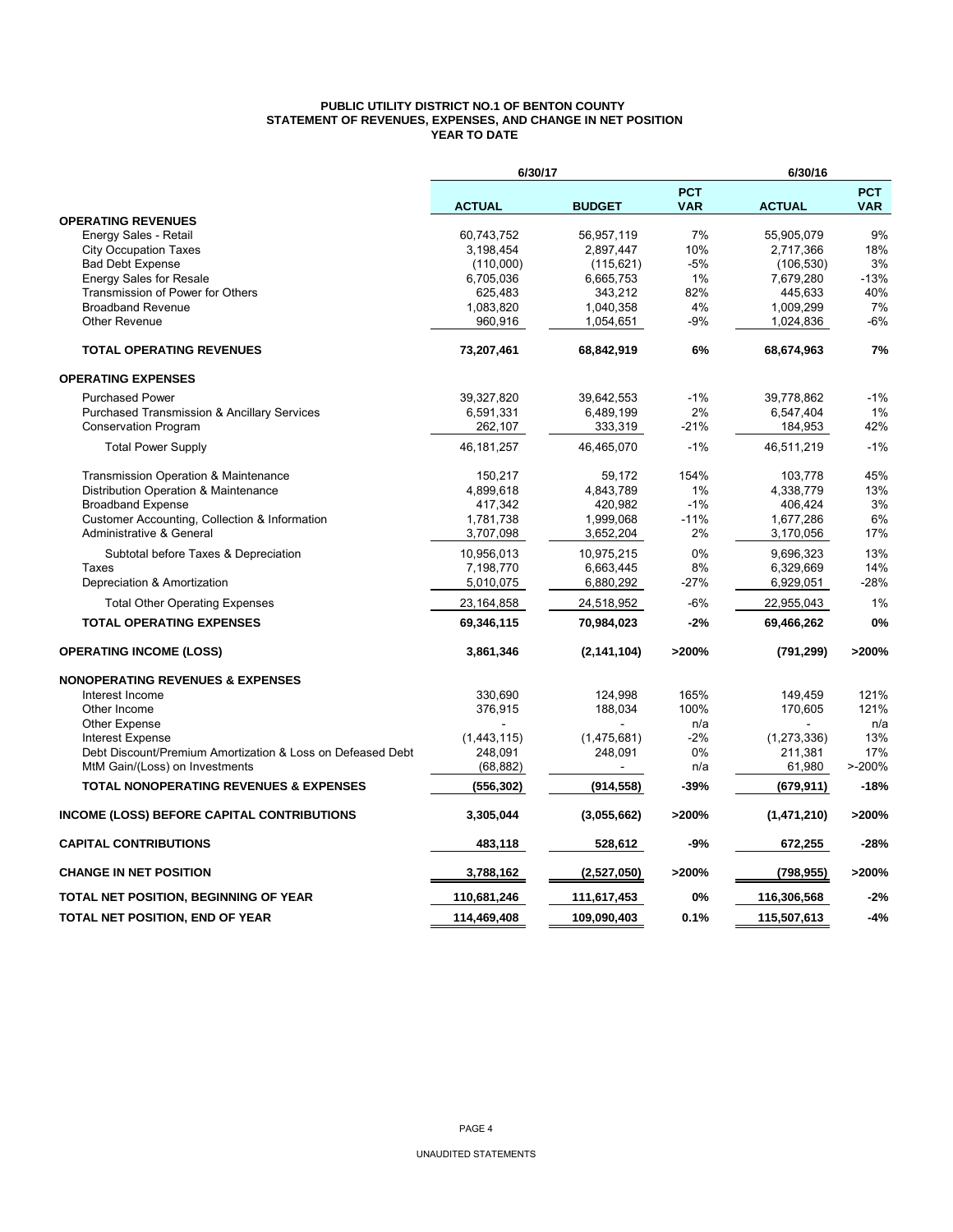#### **PUBLIC UTILITY DISTRICT NO. 1 OF BENTON COUNTY STATEMENT OF REVENUES, EXPENSES, AND CHANGE IN NET POSITION 2017 MONTHLY ACTIVITY**

|                                                        | January                   | February   | March          | <b>April</b>              | May                            | June         | July | August | September | October | November | December | <b>Total</b> |
|--------------------------------------------------------|---------------------------|------------|----------------|---------------------------|--------------------------------|--------------|------|--------|-----------|---------|----------|----------|--------------|
| <b>OPERATING REVENUES</b>                              |                           |            |                |                           |                                |              |      |        |           |         |          |          |              |
| Energy Sales - Retail                                  | \$12,877,280 \$10,163,012 |            | \$7,899,029    | \$8,296,902               | \$9,644,141                    | \$11,863,388 |      |        |           |         |          |          | \$60,743,752 |
| <b>City Occupation Taxes</b>                           | 733,677                   | 658,463    | 558,477        | \$432,000                 | \$387,750                      | \$428,089    |      |        |           |         |          |          | \$3,198,456  |
| <b>Bad Debt Expense</b>                                | (22,000)                  | (19,000)   | (17,000)       | (\$15,000)                | (\$17,000)                     | (\$20,000)   |      |        |           |         |          |          | (\$110,000)  |
| <b>Energy Sales for Resale</b>                         | 1,446,055                 | 1,178,034  | 1,925,081      | 1,078,855                 | 654,533                        | 422,479      |      |        |           |         |          |          | 6,705,037    |
| Transmission of Power for Others                       | 108,734                   | 134,027    | 133,857        | 107,976                   | 84,224                         | 56,665       |      |        |           |         |          |          | 625,483      |
| <b>Broadband Revenue</b>                               | 176,959                   | 199,708    | 175,479        | 177,464                   | 174,111                        | 180,099      |      |        |           |         |          |          | 1,083,820    |
| <b>Other Electric Revenue</b>                          | 545,143                   | 76,138     | 49,504         | 47,115                    | 91,263                         | 151,752      |      |        |           |         |          |          | 960,915      |
| <b>TOTALOPERATING REVENUES</b>                         | 15,865,848                | 12,390,382 | 10,724,427     | 10,125,312                | 11,019,022                     | 13,082,472   |      |        |           |         |          |          | 73,207,463   |
| <b>OPERATING EXPENSES</b>                              |                           |            |                |                           |                                |              |      |        |           |         |          |          |              |
| <b>Purchased Power</b>                                 | 8,154,138                 | 6,811,765  | 6,151,081      | 6,634,660                 | 5,528,725                      | 6,047,450    |      |        |           |         |          |          | 39,327,819   |
| <b>Purchased Transmission &amp; Ancillary Services</b> | 1,131,119                 | 1,070,971  | 1,074,761      | 1,064,731                 | 1,098,395                      | 1,151,354    |      |        |           |         |          |          | 6,591,331    |
| <b>Conservation Program</b>                            | 44,887                    | 113        | 4,894          | 121,547                   | (14, 192)                      | 104,858      |      |        |           |         |          |          | 262,107      |
| <b>Total Power Supply</b>                              | 9,330,144                 | 7,882,849  | 7,230,736      | 7,820,938                 | 6,612,928                      | 7,303,662    |      |        |           |         |          |          | 46, 181, 257 |
| Transmission Operation & Maintenance                   | 4,750                     | 7,015      | 20,981         | 14,986                    | 84,782                         | 17,702       |      |        |           |         |          |          | 150,216      |
| Distribution Operation & Maintenance                   | 930,887                   | 733,370    | 730,260        | 768,110                   | 902,549                        | 834,442      |      |        |           |         |          |          | 4,899,618    |
| <b>Broadband Expense</b>                               | 60,533                    | 84,130     | 40,023         | 31,398                    | 136,068                        | 65,191       |      |        |           |         |          |          | 417,343      |
| Customer Accounting, Collection & Information          | 231,037                   | 314,475    | 296,428        | 296,970                   | 328,660                        | 314,167      |      |        |           |         |          |          | 1,781,737    |
| Administrative & General                               | 825,800                   | 528,202    | 499,401        | 563,829                   | 708,973                        | 580,893      |      |        |           |         |          |          | 3,707,098    |
| Subtotal before Taxes & Depreciation                   | 2,053,007                 | 1,667,192  | 1,587,093      | 1,675,293                 | 2,161,032                      | 1,812,395    |      |        |           |         |          |          | 10,956,012   |
| Taxes                                                  | 1,538,303                 | 1,369,962  | 1,155,928      | 985,185                   | 992,854                        | 1,156,537    |      |        |           |         |          |          | 7,198,769    |
| Depreciation & Amortization                            | 831,104                   | 830,410    | 830,462        | 831,482                   | 832,544                        | 854,073      |      |        |           |         |          |          | 5,010,075    |
| <b>Total Other Operating Expenses</b>                  | 4,422,414                 | 3,867,564  | 3,573,483      | 3,491,960                 | 3,986,430                      | 3,823,005    |      |        |           |         |          |          | 23, 164, 856 |
| <b>TOTAL OPERATING EXPENSES</b>                        | 13,752,558                | 11,750,413 | 10,804,219     | 11,312,898                | 10,599,358                     | 11,126,667   |      |        |           |         |          |          | 69,346,113   |
|                                                        |                           |            |                |                           |                                |              |      |        |           |         |          |          |              |
| <b>OPERATING INCOME (LOSS)</b>                         | 2,113,290                 | 639,969    | (79, 792)      | (1, 187, 586)             | 419,664                        | 1,955,805    |      |        |           |         |          |          | 3.861.350    |
| <b>NONOPERATING REVENUES &amp; EXPENSES</b>            |                           |            |                |                           |                                |              |      |        |           |         |          |          |              |
| Interest Income                                        | 35,989                    | 37,148     | 46,357         | 45,869                    | 54,809                         | 110,519      |      |        |           |         |          |          | 330,691      |
| Other Income                                           | 31,346                    | 221,255    | 40,024         | 18,375                    | 34,521                         | 31,393       |      |        |           |         |          |          | 376,914      |
| Other Expense                                          |                           | $\sim$     | $\overline{a}$ | $\sim$                    | $\sim$                         |              |      |        |           |         |          |          |              |
| <b>Interest Expense</b>                                | (241, 836)                | (239, 737) | (236, 935)     | (245, 014)                | (240, 057)                     | (239, 538)   |      |        |           |         |          |          | (1,443,117)  |
| Debt Discount & Expense Amortization                   | 41,348                    | 41,348     | 41,348         | 41,348                    | 41,348                         | 41,348       |      |        |           |         |          |          | 248,088      |
| MtM Gain/(Loss) on Investments                         | 7,420                     | (2,050)    | (2,980)        | 14,580                    | (14, 230)                      | (71, 622)    |      |        |           |         |          |          | (68, 882)    |
| Loss in Joint Ventures/Special Assessments             |                           | $\sim$     | $\blacksquare$ | $\blacksquare$            | $\overline{\phantom{a}}$       |              |      |        |           |         |          |          |              |
| TOTAL NONOPERATING REV/EXP                             | (125, 733)                | 57,964     | (112, 186)     | (124, 842)                | (123, 609)                     | (127,900)    |      |        |           |         |          |          | (556, 306)   |
| INCOME (LOSS) BEFORE CAPITAL CONTRIBUTIONS             | 1,987,557                 | 697,933    | (191, 978)     | (1,312,428)               | 296,055                        | 1,827,905    |      |        |           |         |          |          | 3,305,044    |
| <b>CAPITAL CONTRIBUTIONS</b>                           | 28,676                    | 10,648     | 36,169         | 44,889                    | 116,790                        | 245,946      |      |        |           |         |          |          | 483,118      |
| <b>CHANGE IN NET POSITION</b>                          | \$2,016,233               | \$708,581  |                | (\$155,809) (\$1,267,539) | \$412,845                      | \$2,073,851  | \$0  | \$0    | \$0       | \$0     | \$0      | \$0      | 3,788,162    |
|                                                        |                           |            |                |                           | PAGE 5<br>UNAUDITED STATEMENTS |              |      |        |           |         |          |          |              |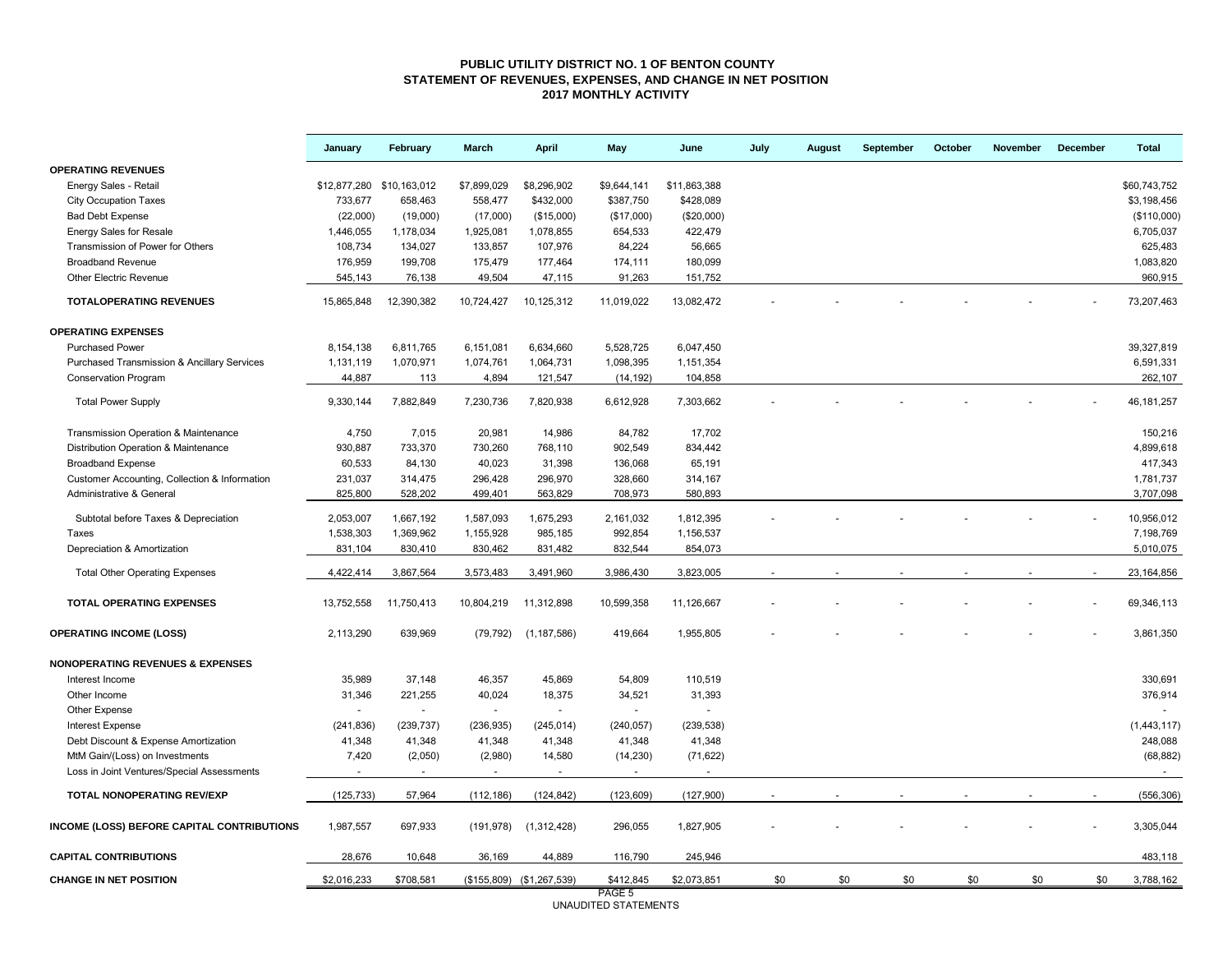# **PUBLIC UTILITY DISTRICT NO. 1 OF BENTON COUNTY COMPARATIVE STATEMENT OF NET POSITION ASSETS AND DEFERRED OUTFLOWS OF RESOURCES**

|                                                           |                 |               | Increase/(Decrease) |         |
|-----------------------------------------------------------|-----------------|---------------|---------------------|---------|
|                                                           | 6/30/2017       | 6/30/2016     | <b>Amount</b>       | Percent |
| <b>ASSETS</b>                                             |                 |               |                     |         |
|                                                           |                 |               |                     |         |
| <b>CURRENT ASSETS</b>                                     |                 |               |                     |         |
| Cash & Cash Equivalents                                   |                 |               |                     |         |
| Unrestricted Cash & Cash Equivalents                      | 11,203,669      | 29,382,264    | (\$18, 178, 595)    |         |
| <b>Restricted Construction Account</b>                    |                 |               |                     |         |
| Investments                                               | 17,920,120      | (103, 777)    | 18,023,897          |         |
| Designated Debt Service Reserve Fund                      | 3,032,152       | 3,056,020     | (23, 868)           |         |
| Designated Power Market Voltly                            | 3,300,000       | 3,300,000     |                     |         |
| Designated Special Capital Rsv                            | 16,863,084      | 5,300,000     | 11,563,084          |         |
| <b>Designated Customer Deposits</b>                       | 1,400,000       | 1,400,000     |                     |         |
| Accounts Receivable, net                                  | 12,346,450      | 10,125,104    | 2,221,346           |         |
| <b>BPA Prepay Receivable</b>                              | 600,000         | 600,000       |                     |         |
| <b>Accrued Interest Receivable</b>                        | 108,875         | 23,956        | 84,919              |         |
| Wholesale Power Receivable                                | 76,459          | 335,010       | (258, 551)          |         |
| <b>Accrued Unbilled Revenue</b>                           | 3,000,000       | 3,000,000     |                     |         |
| <b>Inventory Materials &amp; Supplies</b>                 | 5,606,024       | 5,396,410     | 209,614             |         |
| Prepaid Expenses & Option Premiums                        | 369,729         | 370,659       | (930)               |         |
|                                                           |                 |               |                     |         |
| <b>Total Current Assets</b>                               | 75,826,562      | 62,185,646    | 13,640,916          | 22%     |
|                                                           |                 |               |                     |         |
| <b>NONCURRENT ASSETS</b>                                  |                 |               |                     |         |
| Restricted Bond Reserve Fund                              | 1,107,865       | 1,083,997     | 23,868              |         |
| <b>Other Receivables</b>                                  | 97,292          | 96,714        | 578                 |         |
| Unamortized Debt Expense                                  |                 |               | $\overline{a}$      |         |
| <b>Preliminary Surveys</b>                                | 50,491          | 64,387        | (13, 896)           |         |
| <b>BPA Prepay Receivable</b>                              | 6,150,000       | 6,750,000     | (600,000)           |         |
| Deferred Purchased Power Costs                            | 7,167,030       | 8,527,285     | (1,360,255)         |         |
|                                                           | 14,572,678      | 16,522,383    | (1,349,705)         | $-12%$  |
| <b>Utility Plant</b>                                      |                 |               |                     |         |
|                                                           |                 |               |                     |         |
| Land and Intangible Plant                                 | 3,475,564       | 3,464,166     | 11,398              |         |
| Electric Plant in Service                                 | 307,876,472     | 298,529,565   | 9,346,907           |         |
| Construction Work in Progress                             | 6,594,757       | 4,251,842     | 2,342,915           |         |
| <b>Accumulated Depreciation</b>                           | (193, 320, 476) | (185,851,249) | (7, 469, 227)       |         |
| <b>Net Utility Plant</b>                                  | 124,626,317     | 120,394,324   | 4,231,993           | 4%      |
| <b>Total Noncurrent Assets</b>                            | 139,198,995     | 136,916,707   | 2,282,288           | 2%      |
| <b>Total Assets</b>                                       | 215,025,558     | 199,102,353   | 15,923,205          | 8%      |
| DEFERRED OUTFLOWS OF RESOURCES                            |                 |               |                     |         |
|                                                           |                 |               |                     |         |
| Unamortized Loss on Defeased Debt                         | (10, 500)       | 71,678        | (82, 178)           |         |
| Pension Deferred Outflow                                  | 2,019,756       | 1,303,577     | 716,179             |         |
| Accumulated Decrease in Fair Value of Hedging Derivatives | 793,709         | 1,799,976     | (1,006,267)         |         |
| <b>Total Deferred Outflows of Resources</b>               | 2,802,965       | 3,175,231     | (372, 266)          |         |
|                                                           |                 |               |                     |         |
| TOTAL ASSETS & DEFERRED OUTFLOWS OF RESOURCES             | 217,828,522     | 202,277,584   | 15,550,938          | 8%      |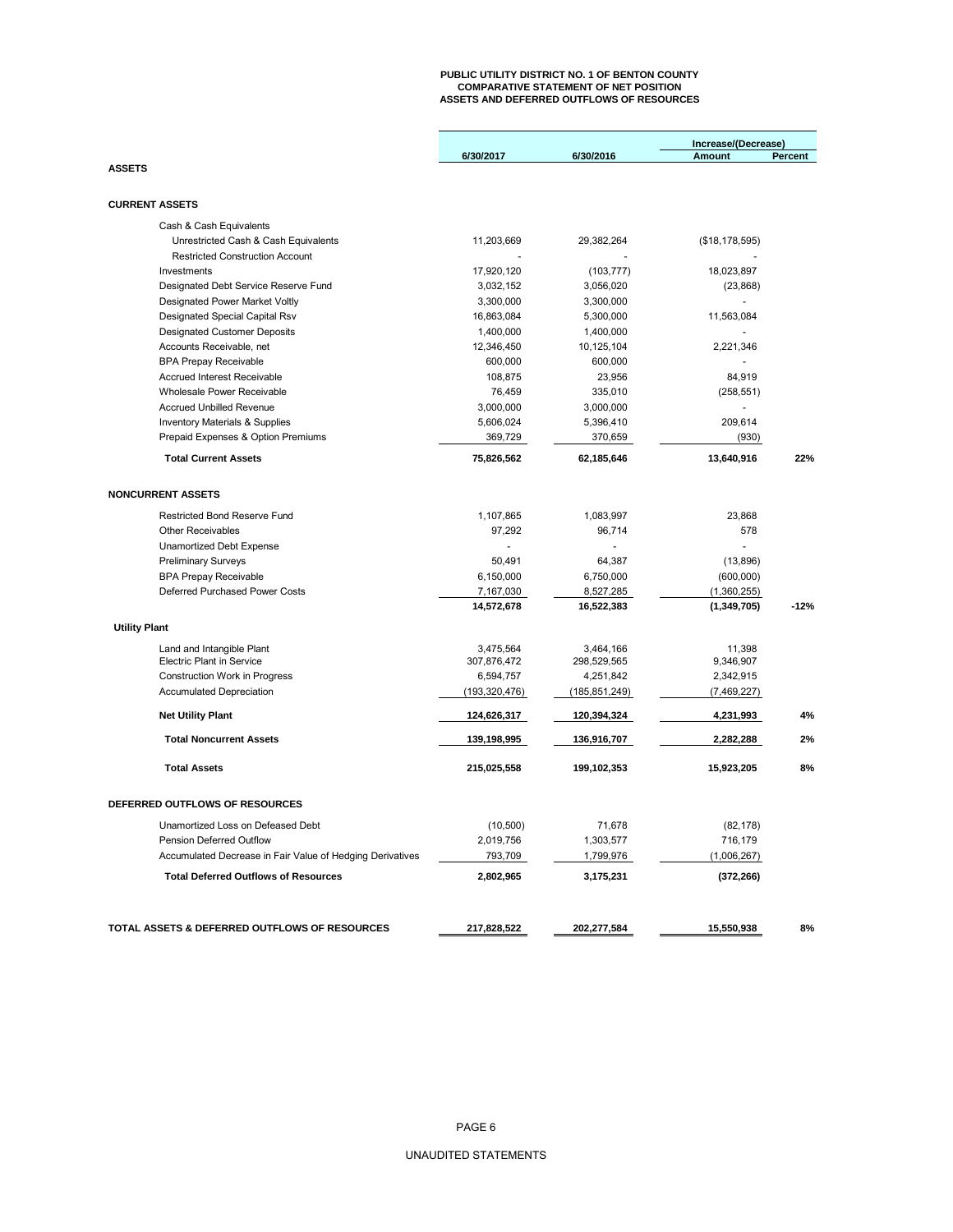# **PUBLIC UTILITY DISTRICT NO. 1 OF BENTON COUNTY COMPARATIVE STATEMENT OF NET POSITION LIABILITIES AND DEFERRED INFLOWS OF RESOURCES**

|                                                           | 6/30/2017   | 6/30/2016    | Increase/(Decrease)<br>Amount | Percent |
|-----------------------------------------------------------|-------------|--------------|-------------------------------|---------|
| <b>LIABILITIES</b>                                        |             |              |                               |         |
| <b>CURRENT LIABILITIES</b>                                |             |              |                               |         |
| <b>Warrants Outstanding</b>                               |             | \$164,321    | (\$164,321)                   |         |
| <b>Accounts Payable</b>                                   | 7,755,323   | 7,630,914    | 124,409                       |         |
| <b>Customer Deposits</b>                                  | 1,547,723   | 1,459,739    | 87,984                        |         |
| <b>Accrued Taxes Payable</b>                              | 2,255,908   | 2,077,162    | 178,746                       |         |
| Other Current & Accrued Liabilities                       | 2,814,533   | 1,472,770    | 1,341,763                     |         |
| Accrued Interest Payable                                  | 454,361     | 397,982      | 56,379                        |         |
| Revenue Bonds, Current Portion                            | 3,045,000   | 2,920,000    | 125,000                       |         |
| <b>Total Current Liabilities</b>                          | 17,872,848  | 16,122,888   | 1,749,960                     | 11%     |
|                                                           |             |              |                               |         |
| <b>NONCURRENT LIABILITIES</b>                             |             |              |                               |         |
| 2010 Bond Issue                                           | 17,345,000  | 17,345,000   |                               |         |
| 2011 Bond Issue                                           | 17,090,000  | 29,470,000   | (12,380,000)                  |         |
| 2016 Bond Issue                                           | 22,470,000  |              | 22,470,000                    |         |
| Unamortized Premium & Discount                            | 4,589,069   | 2,876,946    | 1,712,123                     |         |
| Pension Liability                                         | 13,019,386  | 11,212,267   | 1,807,119                     |         |
| Deferred Revenue                                          | 1,190,579   | 389,196      | 801,383                       |         |
| <b>BPA Prepay Incentive Credit</b>                        | 1,814,161   | 1,975,417    | (161, 256)                    |         |
| <b>Other Liabilities</b>                                  | 1,225,331   | 3,698,785    | (2,473,454)                   |         |
| <b>Total Noncurrent Liabilities</b>                       | 78,743,526  | 66,967,611   | 1,685,915                     | 18%     |
| <b>Total Liabilities</b>                                  | 96,616,373  | 83,090,499   | 3,435,874                     | 16%     |
| DEFERRED INFLOWS OF RESOURCES                             |             |              |                               |         |
| Pension Deferred Inflow                                   | 245.673     | 1.754.229    | (1,508,556)                   |         |
| Accumulated Increase in Fair Value of Hedging Derivatives | 1,141,562   | 1,923,417    | (781, 855)                    |         |
| <b>Total Deferred Inflows of Resources</b>                | 1,387,235   | 3,677,646    | (2, 290, 411)                 | $-62%$  |
| <b>NET POSITION</b>                                       |             |              |                               |         |
| Net Investment in Capital Assets                          | 60,076,749  | 67,854,055   | (7, 777, 306)                 |         |
| <b>Restricted for Debt Service</b>                        | 1,107,865   | 1,083,997    | 23,868                        |         |
| Unrestricted                                              | 58,640,300  | 46,571,387   | 12,068,913                    |         |
| <b>Total Net Position</b>                                 | 119,824,914 | 115,509,439  | 4,315,475                     | 4%      |
| TOTAL NET POSITION, LIABILITIES AND                       |             |              |                               |         |
| DEFERRED INFLOWS OF RESOURCES                             | 217,828,522 | 202,277,584  | 15,550,938                    | 8%      |
| <b>CURRENT RATIO:</b>                                     | 4.24:1      | 3.86:1       |                               |         |
| (Current Assets / Current Liabilities)                    |             |              |                               |         |
| <b>WORKING CAPITAL:</b>                                   | 57,953,715  | \$46,062,758 | \$11,890,957                  | 26%     |
| (Current Assets less Current Liabilities)                 |             |              |                               |         |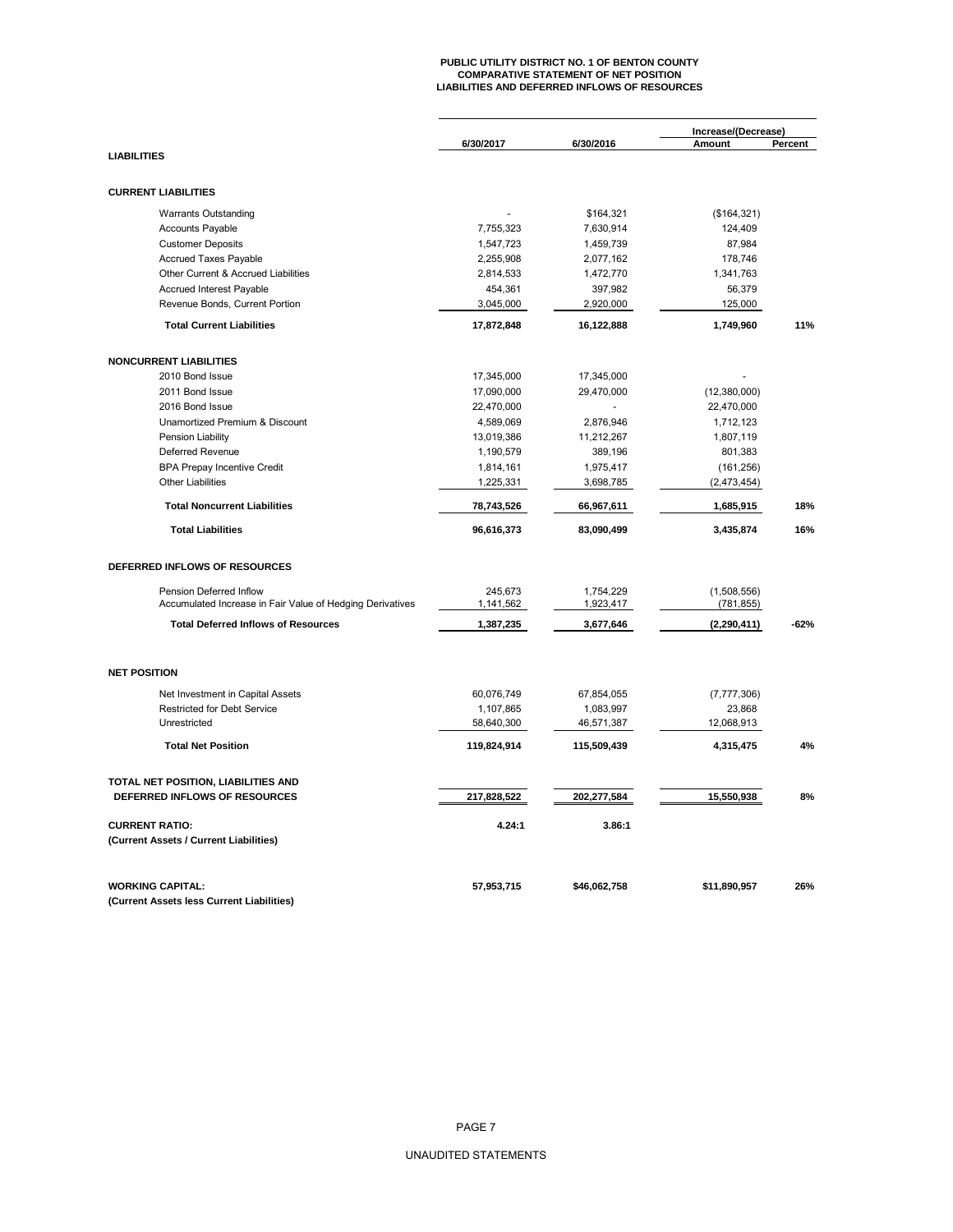#### **PUBLIC UTILITY DISTRICT NO. 1 OF BENTON COUNTY ENERGY STATISTICAL DATA CURRENT MONTH**

|                                                                                       | 6/30/2017                  |                            |                          | 6/30/2016                  |                          |
|---------------------------------------------------------------------------------------|----------------------------|----------------------------|--------------------------|----------------------------|--------------------------|
|                                                                                       | <b>ACTUAL</b>              | <b>BUDGET</b>              | <b>PCT</b><br><b>VAR</b> | <b>ACTUAL</b>              | <b>PCT</b><br><b>VAR</b> |
| <b>ENERGY SALES RETAIL - REVENUE</b>                                                  |                            |                            |                          |                            |                          |
| Residential                                                                           | 3,938,165                  | \$3,718,085                | 6%                       | \$3,673,765                | 7%                       |
| <b>Small General Service</b>                                                          | 735,982                    | 717,784                    | 3%                       | 695,598                    | 6%                       |
| Medium General Service                                                                | 993,332                    | 924.575                    | 7%                       | 922,736                    | 8%                       |
| Large General Service                                                                 | 1,127,550<br>185,287       | 1,031,169                  | 9%<br>$-37%$             | 1,029,962                  | 9%<br>$-32%$             |
| Large Industrial<br>Small Irrigation                                                  | 157,632                    | 293,746<br>131,087         | 20%                      | 272,948<br>131,970         | 19%                      |
| Large Irrigation                                                                      | 4,669,496                  | 4,052,170                  | 15%                      | 4,076,001                  | 15%                      |
| <b>Street Lights</b>                                                                  | 17,482                     | 17,438                     | 0%                       | 16,333                     | 7%                       |
| <b>Security Lights</b>                                                                | 22,281                     | 23,920                     | $-7%$                    | 21,589                     | 3%                       |
| <b>Unmetered Accounts</b>                                                             | 16,182                     | 16,682                     | $-3%$                    | 15,594                     | 4%                       |
| <b>Billed Revenues Before Taxes &amp; Unbilled Revenue</b><br><b>Unbilled Revenue</b> | \$11,863,389               | \$10,926,656               | 9%<br>n/a                | \$10,856,497<br>900,000    | 9%<br>n/a                |
| <b>Energy Sales Retail Subtotal</b>                                                   | \$11,863,389               | \$10,926,656               | 9%                       | \$11,756,497               | 1%                       |
| <b>City Occupation Taxes</b>                                                          | 428,086                    | 516.533                    | $-17%$                   | 405,875                    | 5%                       |
| Bad Debt Expense (reduced from 0.18% to 0.16% of retail sales in Jan 2017)            | (20,000)                   | (20, 612)                  | $-3%$                    | (21,000)                   | -5%                      |
| <b>TOTAL SALES - REVENUE</b>                                                          | \$12,271,475               | \$11,422,577               | 7%                       | \$12,141,372               | 1%                       |
|                                                                                       |                            |                            |                          |                            |                          |
| <b>ENERGY SALES RETAIL - kWh</b>                                                      |                            |                            |                          |                            |                          |
| Residential<br><b>Small General Service</b>                                           | 45,014,248<br>10,148,595   | 42,970,162<br>9,892,197    | 5%<br>3%                 | 44,464,304<br>10,063,717   | 1%<br>1%                 |
| <b>Medium General Service</b>                                                         | 15,250,364                 | 14,642,080                 | 4%                       | 14,686,797                 | 4%                       |
| Large General Service                                                                 | 18,951,191                 | 17,784,204                 | 7%                       | 18,140,663                 | 4%                       |
| Large Industrial                                                                      | 5,566,080                  | 5,720,482                  | $-3%$                    | 5,666,470                  | $-2%$                    |
| Small Irrigation                                                                      | 2,505,109                  | 2,480,948                  | 1%                       | 2,637,887                  | $-5%$                    |
| Large Irrigation                                                                      | 93,753,828                 | 78,599,067                 | 19%                      | 88,901,499                 | 5%                       |
| <b>Street Lights</b>                                                                  | 211,253                    | 221,926                    | $-5%$                    | 211,187                    | 0%                       |
| <b>Security Lights</b><br><b>Unmetered Accounts</b>                                   | 91,134<br>253,715          | 115,010<br>251,630         | $-21%$<br>1%             | 101,425<br>257,045         | $-10%$<br>$-1%$          |
| <b>TOTAL kWh BILLED</b>                                                               | 191,745,517                | 172,677,707                | 11%                      | 185,130,994                | 4%                       |
|                                                                                       |                            |                            |                          |                            |                          |
| <b>NET POWER COST</b>                                                                 |                            |                            |                          |                            |                          |
| <b>BPA Power Costs</b>                                                                |                            |                            |                          |                            |                          |
| Slice                                                                                 | 2,825,681                  | \$2,805,001                | 1%                       | \$2,903,393                | $-3%$                    |
| <b>Block</b><br>Subtotal                                                              | 1,774,635<br>\$4,600,316   | 1,801,643<br>4,606,644     | $-1%$<br>0%              | 1,759,743<br>4,663,136     | 1%<br>$-1%$              |
| Other Power Purchases                                                                 | 795,949                    | 943,530                    | $-16%$                   | 1,105,635                  | $-28%$                   |
| Frederickson                                                                          | 651,185                    | 640,266                    | 2%                       | 1,109,835                  | $-41%$                   |
| Transmission                                                                          | 816,046                    | 757,170                    | 8%                       | 760,154                    | 7%                       |
| Ancillary                                                                             | 335,308                    | 362,295                    | $-7%$                    | 370,511                    | $-10%$                   |
| <b>Conservation Program</b>                                                           | 104,859                    | 55,553                     | 89%                      | (66, 815)                  | >200%                    |
| <b>Gross Power Costs</b>                                                              | \$7,303,663                | 7,365,458                  | $-1%$                    | 7,942,455                  | -8%                      |
| Less Sales for Resale-Energy<br>Less Sales for Resale-Gas                             | (422, 479)                 | (301, 945)                 | 40%<br>n/a               | (911, 601)<br>(161, 826)   | $-54%$<br>n/a            |
| Less Transmission of Power for Others                                                 | (56, 665)                  | (57, 202)                  | $-1%$                    | (40, 767)                  | 39%                      |
| <b>NET POWER COSTS</b>                                                                | \$6,824,519                | \$7,006,311                | $-3%$                    | 6,828,261                  | 0%                       |
|                                                                                       |                            |                            |                          |                            |                          |
| <b>NET POWER - kWh</b>                                                                |                            |                            |                          |                            |                          |
| <b>BPA Power</b><br>Slice                                                             |                            |                            | 5%                       |                            | 33%                      |
| <b>Block</b>                                                                          | 119,569,000<br>94,191,000  | 113,470,000<br>94,432,000  | 0%                       | 89,820,000<br>93,426,000   | 1%                       |
| Subtotal                                                                              | 213,760,000                | 207,902,000                | 3%                       | 183,246,000                | 17%                      |
| <b>Other Power Purchases</b>                                                          | 39,740,000                 | 4,709,000                  | >200%                    | 31,895,000                 | 25%                      |
| Frederickson                                                                          |                            |                            | n/a                      | 27,366,000                 | n/a                      |
| Gross Power kWh                                                                       | 253,500,000                | 212,611,000                | 19%                      | 242,507,000                | 5%                       |
| Less Sales for Resale                                                                 | (53,686,000)               | $(8,330,000)$ >-200%       |                          | (40, 845, 000)             | 31%                      |
| Less Transmission Losses/Imbalance<br><b>NET POWER - kWh</b>                          | (2,811,000)<br>197,003,000 | (2,465,000)<br>201,816,000 | 14%<br>$-2%$             | (5,007,000)<br>196,655,000 | $-44%$<br>0%             |
|                                                                                       |                            |                            |                          |                            |                          |
| <b>COST PER MWh: (dollars)</b>                                                        |                            |                            |                          |                            |                          |
| Gross Power Cost (average)                                                            | \$28.81                    | \$34.64                    | $-17%$                   | \$32.75                    | $-12%$                   |
| Net Power Cost                                                                        | \$34.64                    | \$34.72                    | 0%                       | \$34.72                    | 0%                       |
| <b>BPA Power Cost</b><br>Sales for Resale                                             | \$21.52<br>\$7.87          | \$22.16<br>\$10.15         | $-3%$<br>$-22%$          | \$25.45<br>\$22.32         | $-15%$<br>-65%           |
|                                                                                       |                            |                            |                          |                            |                          |
| <b>ACTIVE SERVICE LOCATIONS:*</b>                                                     |                            |                            |                          |                            |                          |
| Residential                                                                           | 43,818                     |                            |                          | 43,166                     | 2%                       |
| <b>Small General Service</b>                                                          | 4,973                      |                            |                          | 4,914                      | 1%                       |
| Medium General Service                                                                | 782                        |                            |                          | 767                        | 2%                       |
| Large General Service                                                                 | 160                        |                            |                          | 157                        | 2%                       |
| Large Industrial<br>Small Irrigation                                                  | 5<br>556                   |                            |                          | 5<br>559                   | 0%<br>$-1%$              |
| Large Irrigation                                                                      | 436                        |                            |                          | 234                        | 86%                      |
| <b>Street Lights</b>                                                                  | 9                          |                            |                          | 9                          | 0%                       |
| <b>Security Lights</b>                                                                | 1,940                      |                            |                          | 1,477                      | 31%                      |
| <b>Unmetered Accounts</b>                                                             | 378                        |                            |                          | 364                        | 4%                       |
| <b>TOTAL</b>                                                                          | 53,057                     |                            |                          | 51,652                     | 3%                       |

\*Due to implementation of a new Customer Information System in March 2017, active service locations are being reported. Prior to this change, service<br>agreements were being reported which could have multiple service locati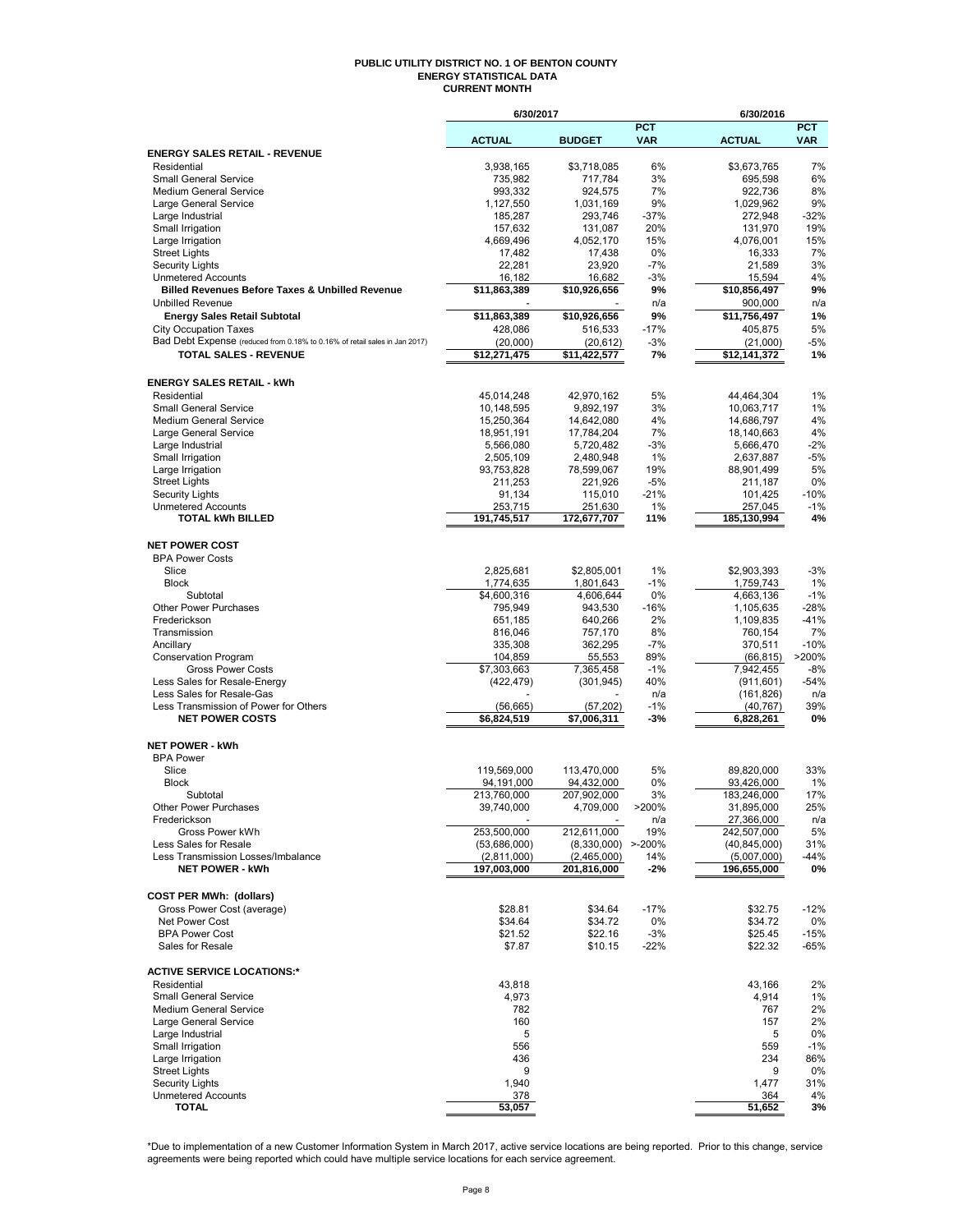#### **PUBLIC UTILITY DISTRICT NO. 1 OF BENTON COUNTY ENERGY STATISTICAL DATA YEAR TO DATE**

|                                                                            | 6/30/2017                   |                                  |                          | 6/30/2016                        |                          |
|----------------------------------------------------------------------------|-----------------------------|----------------------------------|--------------------------|----------------------------------|--------------------------|
|                                                                            | <b>ACTUAL</b>               | <b>BUDGET</b>                    | <b>PCT</b><br><b>VAR</b> | <b>ACTUAL</b>                    | <b>PCT</b><br><b>VAR</b> |
| <b>ENERGY SALES RETAIL - REVENUE</b>                                       |                             |                                  |                          |                                  |                          |
| Residential                                                                | 34,185,222                  | \$29,867,472                     | 14%                      | \$27,356,497                     | 25%                      |
| <b>Small General Service</b>                                               | 4,676,429                   | 4,373,554                        | 7%                       | 4,121,569                        | 13%                      |
| Medium General Service                                                     | 6,279,793                   | 5,922,891                        | 6%                       | 5,718,921                        | 10%                      |
| Large General Service<br>Large Industrial                                  | 6,791,083<br>1,657,180      | 6,488,644<br>1,778,661           | 5%<br>$-7%$              | 6,290,463<br>1,566,885           | 8%<br>6%                 |
| Small Irrigation                                                           | 339,854                     | 372,299                          | $-9%$                    | 445,416                          | $-24%$                   |
| Large Irrigation                                                           | 8,878,511                   | 10,205,749                       | -13%                     | 11,477,113                       | $-23%$                   |
| <b>Street Lights</b>                                                       | 104,889                     | 104,628                          | 0%                       | 105,096                          | 0%                       |
| <b>Security Lights</b><br><b>Unmetered Accounts</b>                        | 133,706                     | 143,520                          | $-7%$                    | 129,523<br>93,597                | 3%<br>4%                 |
| <b>Billed Revenues Before Taxes &amp; Unbilled Revenue</b>                 | 97,092<br>\$63,143,759      | 99,701<br>\$59,357,119           | $-3%$<br>6%              | \$57,305,079                     | 10%                      |
| <b>Unbilled Revenue</b>                                                    | (2,400,000)                 | (2,400,000)                      | 0%                       | (1,400,000)                      | 71%                      |
| <b>Energy Sales Retail Subtotal</b>                                        | \$60,743,759                | \$56,957,119                     | 7%                       | \$55,905,079                     | 9%                       |
| <b>City Occupation Taxes</b>                                               | 3,198,452                   | 2,897,447                        | 10%                      | 2,717,366                        | 18%                      |
| Bad Debt Expense (reduced from 0.18% to 0.16% of retail sales in Jan 2017) | (110,000)                   | (115, 621)                       | -5%                      | (106, 530)                       | 3%                       |
| <b>TOTAL SALES - REVENUE</b>                                               | \$63,832,211                | \$59,738,945                     | 7%                       | \$58,515,915                     | 9%                       |
|                                                                            |                             |                                  |                          |                                  |                          |
| <b>ENERGY SALES RETAIL - kWh</b><br>Residential                            |                             |                                  | 16%                      |                                  | 22%                      |
| <b>Small General Service</b>                                               | 420,558,977<br>65,116,753   | 363,592,000<br>60,315,434        | 8%                       | 344,722,848<br>59,660,170        | 9%                       |
| <b>Medium General Service</b>                                              | 91,021,729                  | 87,004,227                       | 5%                       | 86,650,597                       | 5%                       |
| Large General Service                                                      | 109,318,945                 | 104,363,821                      | 5%                       | 105,311,317                      | 4%                       |
| Large Industrial                                                           | 32,260,150                  | 35,028,663                       | $-8%$                    | 32,172,051                       | 0%                       |
| Small Irrigation                                                           | 4,919,204                   | 6,431,376                        | -24%                     | 6,918,351                        | -29%                     |
| Large Irrigation                                                           | 167,642,650                 | 189,939,962                      | $-12%$                   | 210,331,811                      | $-20%$                   |
| <b>Street Lights</b>                                                       | 1,267,614                   | 1,411,967                        | $-10%$<br>$-18%$         | 1,321,696                        | $-4%$                    |
| <b>Security Lights</b><br><b>Unmetered Accounts</b>                        | 567,636<br>1,522,690        | 691,019<br>1,503,884             | 1%                       | 655,695<br>1,542,270             | $-13%$<br>$-1%$          |
| <b>TOTAL kWh BILLED</b>                                                    | 894,196,348                 | 850,282,353                      | 5%                       | 849,286,806                      | 5%                       |
|                                                                            |                             |                                  |                          |                                  |                          |
| <b>NET POWER COST</b>                                                      |                             |                                  |                          |                                  |                          |
| <b>BPA Power Costs</b>                                                     |                             |                                  |                          |                                  |                          |
| Slice<br><b>Block</b>                                                      | \$16,954,086                | \$16,830,007                     | 1%<br>$-1%$              | \$17,166,459                     | $-1%$<br>1%              |
| Subtotal                                                                   | 12,554,575<br>\$29,508,661  | 12,695,335<br>\$29,525,342       | 0%                       | 12,385,732<br>\$29,552,191       | 0%                       |
| <b>Other Power Purchases</b>                                               | 4,540,122                   | 5,829,102                        | $-22%$                   | 4,408,628                        | 3%                       |
| Frederickson                                                               | 5,279,038                   | 4,288,103                        | 23%                      | 5,818,043                        | -9%                      |
| Transmission                                                               | 4,664,085                   | 4,543,020                        | 3%                       | 4,573,554                        | 2%                       |
| Ancillary                                                                  | 1,927,245                   | 1,946,179                        | $-1%$                    | 1,973,850                        | $-2%$                    |
| Generation                                                                 | 0                           |                                  | n/a                      |                                  | n/a                      |
| <b>Conservation Program</b><br><b>Gross Power Costs</b>                    | 262,106<br>\$46,181,257     | 333,318<br>\$46,465,063          | -21%<br>$-1%$            | 184,953<br>\$46,511,218          | 42%<br>$-1%$             |
| Less Sales for Resale-Energy                                               | (6, 170, 556)               | (6,665,752)                      | -7%                      | (7, 197, 864)                    | $-14%$                   |
| Less Sales for Resale-Gas                                                  | (534, 481)                  |                                  | n/a                      | (481, 416)                       | 11%                      |
| Less Transmission of Power for Others                                      | (625, 483)                  | (343, 212)                       | 82%                      | (445, 633)                       | 40%                      |
| <b>NET POWER COSTS</b>                                                     | \$38,850,737                | \$39,456,099                     | -2%                      | \$38,386,305                     | 1%                       |
| <b>NET POWER - kWh</b>                                                     |                             |                                  |                          |                                  |                          |
| <b>BPA Power</b>                                                           |                             |                                  |                          |                                  |                          |
| Slice                                                                      | 690,429,000                 | 595,141,000                      | 16%                      | 603,424,000                      | 14%                      |
| <b>Block</b>                                                               | 439,462,000                 | 440,071,000                      | 0%                       | 435,382,000                      | 1%                       |
| Subtotal                                                                   | 1,129,891,000               | 1,035,212,000                    | $9\%$                    | 1,038,806,000                    | 9%                       |
| Other Power Purchases                                                      | 121,411,000                 | 29,051,000                       | >200%                    | 124,992,000                      | $-3%$                    |
| Frederickson                                                               | 32,400,000<br>1,283,702,000 | 0                                | n/a                      | 64,590,000                       | -50%                     |
| Gross Power kWh<br>Less Sales for Resale                                   | (368, 918, 000)             | 1,064,263,000<br>(217, 991, 000) | 21%<br>69%               | 1,228,388,000<br>(355, 128, 000) | 5%<br>4%                 |
| Less Transmission Losses/Imbalance                                         | (17,708,000)                | (14, 515, 000)                   | 22%                      | (14,988,000)                     | 18%                      |
| <b>NET POWER - kWh</b>                                                     | 897,076,000                 | 831,757,000                      | 8%                       | 858,272,000                      | 5%                       |
|                                                                            |                             |                                  |                          |                                  |                          |
| <b>COST PER MWh: (dollars)</b>                                             |                             |                                  |                          |                                  |                          |
| Gross Power Cost (average)                                                 | \$35.98                     | \$43.66                          | $-18%$                   | \$37.86                          | -5%                      |
| Net Power Cost<br><b>BPA Power Cost</b>                                    | \$43.31<br>\$26.12          | \$47.44<br>\$28.52               | $-9%$<br>-8%             | \$44.73<br>\$28.45               | -3%<br>-8%               |
| Sales for Resale                                                           | \$16.73                     | \$20.78                          | $-19%$                   | \$20.27                          | $-17%$                   |
|                                                                            |                             |                                  |                          |                                  |                          |
| <b>AVERAGE ACTIVE SERVICE LOCATIONS:*</b>                                  |                             |                                  |                          |                                  |                          |
| Residential                                                                | 43,717                      |                                  |                          | 42.943                           | 2%                       |
| <b>Small General Service</b><br>Medium General Service                     | 4,960                       |                                  |                          | 4,890<br>764                     | 1%                       |
| Large General Service                                                      | 780<br>160                  |                                  |                          | 155                              | 2%<br>3%                 |
| Large Industrial                                                           | 5                           |                                  |                          | 5                                | 0%                       |
| Small Irrigation                                                           | 556                         |                                  |                          | 557                              | 0%                       |
| Large Irrigation                                                           | 427                         |                                  |                          | 233                              | 84%                      |
| <b>Street Lights</b>                                                       | 9                           |                                  |                          | 9                                | 0%                       |
| <b>Security Lights</b>                                                     | 1,951                       |                                  |                          | 1,477                            | 32%                      |
| <b>Unmetered Accounts</b><br><b>TOTAL</b>                                  | 378<br>52,943               |                                  |                          | 364<br>51,397                    | 4%<br>3%                 |
|                                                                            |                             |                                  |                          |                                  |                          |

\*Due to implementation of a new Customer Information System in March 2017, active service locations are being reported. Prior to this change, service<br>agreements were being reported which could have multiple service locati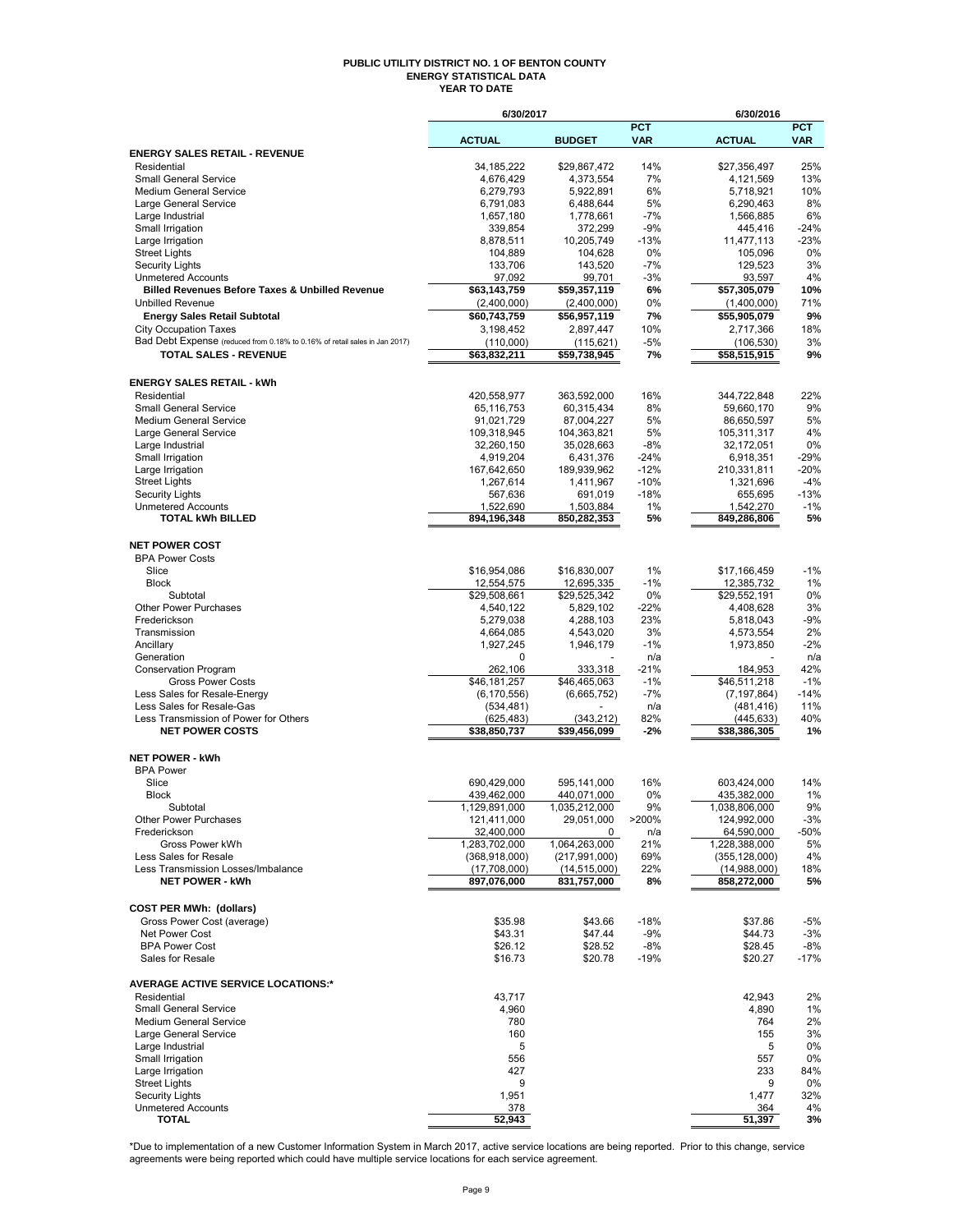#### **PUBLIC UTILITY DISTRICT NO. 1 OF BENTON COUNTY KWH SALES MONTHLY ACTIVITY**

|                               | January     | February       | March      | April      | May        | June        | July        | August     | September  | October    | November   | December                 | <b>Total</b> |
|-------------------------------|-------------|----------------|------------|------------|------------|-------------|-------------|------------|------------|------------|------------|--------------------------|--------------|
| Residential                   |             |                |            |            |            |             |             |            |            |            |            |                          |              |
| 2013                          | 85,933,904  | 77,488,047     | 56,513,417 | 48,071,841 | 41,520,865 | 42,301,535  | 51,932,912  | 59,463,795 | 53,272,213 | 41,006,176 | 52,879,427 | 87,502,483               | 697,886,615  |
| 2014                          | 90,995,045  | 86,856,866     | 61,276,449 | 46,126,349 | 38,751,097 | 43,347,010  | 51,878,664  | 62,101,272 | 49,381,509 | 38,520,801 | 51,127,327 | 76,441,442               | 696,803,831  |
| 2015                          | 81,753,251  | 70,842,807     | 51,195,817 | 43,964,172 | 38,845,198 | 48,995,659  | 62,750,008  | 58,699,674 | 48,136,350 | 37,850,154 | 46,905,821 | 75,565,855               | 665,504,766  |
| 2016                          | 89,934,474  | 72,255,049     | 53,460,881 | 45,886,799 | 38,721,341 | 44,464,304  | 49,566,548  | 57,564,364 | 49,472,576 | 38,810,551 | 46,586,644 | 75,018,157               | 661,741,688  |
| 2017                          | 114,089,923 | 97,473,618     | 72,629,078 | 50,897,608 | 40,454,502 | 45,014,248  |             |            |            |            |            |                          | 420,558,977  |
| <b>Small General Service</b>  |             |                |            |            |            |             |             |            |            |            |            |                          |              |
| 2013                          | 11,394,724  | 10,700,711     | 8,862,866  | 8,958,701  | 9,285,161  | 9,833,210   | 10,896,923  | 12,097,199 | 11,379,590 | 8,965,721  | 9,306,967  | 11,245,947               | 122,927,720  |
| 2014                          | 12,002,884  | 11,773,687     | 9,247,968  | 8,838,271  | 8,960,528  | 10,069,805  | 10,898,332  | 12,390,218 | 11,106,946 | 9,214,420  | 9,056,203  | 10,725,578               | 124,284,840  |
| 2015                          | 11,273,647  | 10,444,066     | 8,399,963  | 8,630,563  | 9,005,788  | 10,616,996  | 12,060,700  | 11,955,370 | 10,809,845 | 9,065,197  | 8,719,747  | 10,515,898               | 121,497,780  |
| 2016                          | 11,865,345  | 10,615,824     | 8,804,253  | 9,093,517  | 9,217,514  | 10,063,717  | 10,760,436  | 11,863,201 | 10,839,759 | 9,285,276  | 8,652,183  | 10,807,220               | 121,868,245  |
| 2017                          | 13,896,042  | 12,326,759     | 11,375,219 | 8,459,581  | 8,910,557  | 10,148,595  |             |            |            |            |            |                          | 65,116,753   |
| <b>Medium General Service</b> |             |                |            |            |            |             |             |            |            |            |            |                          |              |
| 2013                          | 15,375,716  | 14,629,522     | 12,714,807 | 13,158,263 | 13,461,961 | 14,198,240  | 15,233,651  | 16,943,765 | 16,157,388 | 14,583,038 | 14,990,108 | 15,803,535               | 177,249,994  |
| 2014                          | 16,255,765  | 16,174,267     | 13,320,761 | 13,438,288 | 13,403,247 | 14,808,800  | 15,526,971  | 17,145,841 | 15,985,439 | 15,533,136 | 14,950,232 | 15,501,055               | 182,043,802  |
| 2015                          | 15,719,991  | 15,058,182     | 13,124,396 | 13,611,242 | 14,078,883 | 15,970,931  | 16,957,563  | 16,576,440 | 15,990,572 | 15,576,154 | 14,732,964 | 15,213,004               | 182,610,322  |
| 2016                          | 16,032,684  | 15,129,401     | 12,982,308 | 13,939,681 | 13,879,726 | 14,686,797  | 15,578,700  | 16,516,307 | 16,093,629 | 15,538,491 | 14,711,127 | 15,377,852               | 180,466,703  |
| 2017                          | 17,170,328  | 15,406,899     | 15,083,130 | 13,953,993 | 14,157,015 | 15,250,364  |             |            |            |            |            |                          | 91,021,729   |
| <b>Large General Service</b>  |             |                |            |            |            |             |             |            |            |            |            |                          |              |
| 2013                          | 18,363,206  | 16,370,904     | 16,064,720 | 17,280,008 | 17,300,043 | 17,480,703  | 18,704,243  | 20,956,543 | 20,230,220 | 19,362,880 | 19,518,760 | 17,683,240               | 219,315,470  |
| 2014                          | 18,043,140  | 18,004,500     | 16,529,440 | 16,641,080 | 17,175,060 | 18,408,820  | 19,689,940  | 21,264,420 | 21,006,340 | 21,502,220 | 19,841,340 | 18,573,000               | 226,679,300  |
| 2015                          | 17,888,911  | 17,212,717     | 16,213,065 | 17,278,183 | 17,939,803 | 19,595,384  | 20,935,183  | 20,741,663 | 21,305,140 | 20,558,020 | 18,687,460 | 17,819,400               | 226,174,929  |
| 2016                          | 18,188,600  | 17,545,840     | 16,492,120 | 17,360,382 | 17,583,712 | 18,140,663  | 18,545,919  | 20,497,271 | 19,923,658 | 21,179,801 | 19,314,538 | 18,495,415               | 223,267,919  |
| 2017                          | 18,624,018  | 17,299,889     | 18,510,883 | 17,691,033 | 18,241,931 | 18,951,191  |             |            |            |            |            |                          | 109,318,945  |
| Large Industrial              |             |                |            |            |            |             |             |            |            |            |            |                          |              |
| 2013                          | 6,303,530   | 5,690,550      | 5,970,720  | 6,363,470  | 6,331,645  | 6,273,940   | 6,074,935   | 6,052,520  | 3,037,994  | 6,374,590  | 4,922,960  | 6,405,925                | 69,802,779   |
| 2014                          | 6,203,055   | 5,695,020      | 6,141,110  | 5,917,690  | 6,227,320  | 6,005,800   | 6,111,425   | 6,258,875  | 5,080,145  | 6,181,005  | 6,125,825  | 5,922,215                | 71,869,485   |
| 2015                          | 5,597,495   | 5,394,485      | 5,337,365  | 5,784,330  | 5,632,340  | 5,678,570   | 4,981,620   | 6,171,695  | 5,623,820  | 5,598,540  | 5,408,760  | 5,732,865                | 66,941,885   |
| 2016                          | 5,743,306   | 5,306,745      | 5,715,980  | 5,547,175  | 4,192,375  | 5,666,470   | 5,704,840   | 5,908,980  | 4,427,850  | 5,998,320  | 5,625,690  | 4,774,520                | 64,612,251   |
| 2017                          | 5,118,880   | 5,319,830      | 5,953,160  | 5,959,920  | 4,342,280  | 5,566,080   |             |            |            |            |            |                          | 32,260,150   |
| <b>Small Irrigation</b>       |             |                |            |            |            |             |             |            |            |            |            |                          |              |
| 2013                          | 101         | $\overline{a}$ | 480,748    | 1,347,003  | 2,288,143  | 2,390,103   | 3,152,789   | 2,941,397  | 1,826,383  | 742,890    | 41,696     | 30                       | 15,211,283   |
| 2014                          |             | $\overline{a}$ | 566,022    | 1,370,794  | 2,487,573  | 2,926,545   | 3,475,842   | 2,988,591  | 2,248,398  | 1,145,157  | (52)       | L,                       | 17,208,870   |
| 2015                          |             | 9              | 648,290    | 1,481,286  | 2,159,616  | 2,668,782   | 3,213,086   | 3,002,663  | 2,075,784  | 1,172,302  | 2,846      | $\overline{\phantom{a}}$ | 16,424,664   |
| 2016                          | 20          | 181            | 469,477    | 1,607,439  | 2,203,347  | 2,637,887   | 2,835,670   | 2,948,608  | 2,005,457  | 889,198    |            | 4                        | 15,597,288   |
| 2017                          | (4)         | $\overline{a}$ | 277,710    | 434,783    | 1,701,606  | 2,505,109   |             |            |            |            |            |                          | 4,919,204    |
| <b>Large Irrigation</b>       |             |                |            |            |            |             |             |            |            |            |            |                          |              |
| 2013                          | 259,061     | 415,476        | 10,346,643 | 24,726,514 | 62,939,428 | 75,510,554  | 97,242,342  | 66,591,892 | 27,504,705 | 18,933,975 | 5,069,220  | (2, 131, 722)            | 387,408,088  |
| 2014                          | 247,328     | 266,769        | 11,959,400 | 40,053,677 | 68,929,139 | 94,789,557  | 102,773,871 | 67,085,339 | 38,117,908 | 27,773,132 | 3,179,515  | 258,931                  | 455,434,566  |
| 2015                          | 214,532     | 210,554        | 14,636,633 | 39,362,242 | 61,259,905 | 103,842,869 | 98,850,190  | 67,471,445 | 37,832,472 | 24,467,386 | 3,414,781  | 214,109                  | 451,777,118  |
| 2016                          | 221,312     | 379,179        | 9,247,984  | 45,291,455 | 66,290,382 | 88,901,499  | 88,434,390  | 70,085,659 | 33,735,656 | 14,740,237 | 2,022,639  | 238,007                  | 419,588,399  |
| 2017                          | 200,892     | 229,629        | 1,485,633  | 17,886,279 | 54,086,389 | 93,753,828  |             |            |            |            |            |                          | 167,642,650  |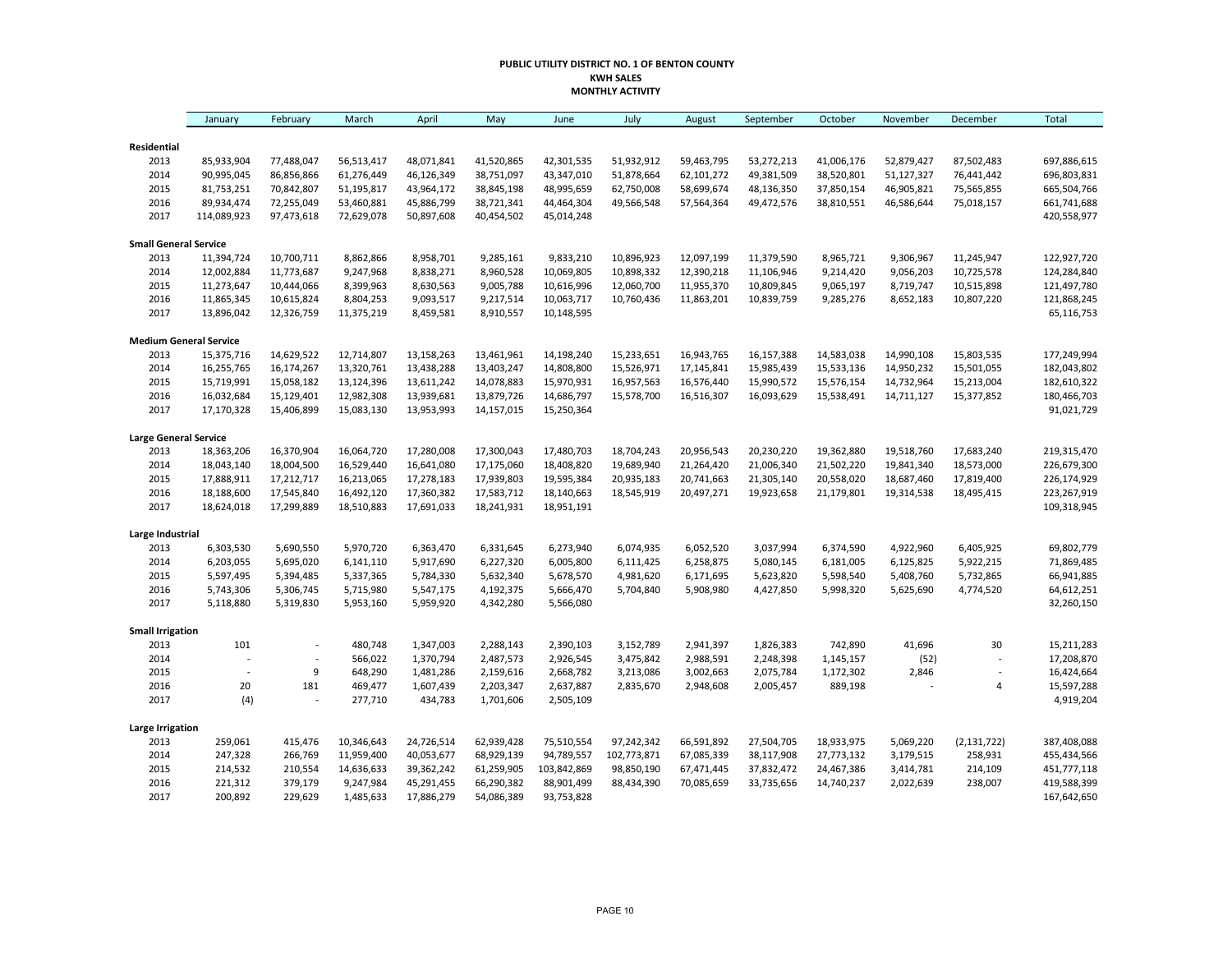#### **PUBLIC UTILITY DISTRICT NO. 1 OF BENTON COUNTY KWH SALES MONTHLY ACTIVITY**

|                        | January     | February    | March       | April       | May         | June        | July        | August      | September   | October     | November    | December    | Total         |
|------------------------|-------------|-------------|-------------|-------------|-------------|-------------|-------------|-------------|-------------|-------------|-------------|-------------|---------------|
|                        |             |             |             |             |             |             |             |             |             |             |             |             |               |
| <b>Street Lights</b>   |             |             |             |             |             |             |             |             |             |             |             |             |               |
| 2013                   | 229,267     | 229,267     | 229,161     | 229,161     | 229,161     | 229,161     | 229,161     | 229,209     | 229,209     | 229,245     | 229,395     | 229,425     | 2,750,822     |
| 2014                   | 229,425     | 229,425     | 229,515     | 229,515     | 225,070     | 224,939     | 225,064     | 225,640     | 225,514     | 225,514     | 225,298     | 225,586     | 2,720,505     |
| 2015                   | 225,624     | 225,624     | 225,624     | 225,672     | 225,672     | 225,672     | 224,880     | 224,880     | 224,928     | 225,024     | 225,024     | 225,024     | 2,703,648     |
| 2016                   | 225,024     | 224,878     | 224,878     | 224,494     | 211,235     | 211,187     | 211,187     | 211,187     | 211,187     | 211,187     | 211,349     | 211,349     | 2,589,142     |
| 2017                   | 211,349     | 211,253     | 211,253     | 211,253     | 211,253     | 211,253     |             |             |             |             |             |             | 1,267,614     |
| <b>Security Lights</b> |             |             |             |             |             |             |             |             |             |             |             |             |               |
| 2013                   | 104,964     | 104,964     | 105,351     | 105,258     | 105,222     | 105,163     | 105,163     | 104,948     | 104,561     | 104,346     | 103,807     | 103,678     | 1,257,425     |
| 2014                   | 103,678     | 103,678     | 103,420     | 103,377     | 103,334     | 103,248     | 103,476     | 114,623     | 114,494     | 114,494     | 114,444     | 114,430     | 1,296,696     |
| 2015                   | 114,451     | 114,408     | 114,073     | 113,696     | 113,531     | 113,488     | 113,488     | 113,445     | 113,402     | 113,359     | 113,359     | 113,309     | 1,364,009     |
| 2016                   | 113,273     | 113,196     | 113,239     | 113,180     | 101,382     | 101,425     | 101,382     | 101,409     | 101,366     | 101,194     | 101,108     | 101,108     | 1,263,262     |
| 2017                   | 100,963     | 100,920     | 91,650      | 91,545      | 91,424      | 91,134      |             |             |             |             |             |             | 567,636       |
| Unmetered              |             |             |             |             |             |             |             |             |             |             |             |             |               |
| 2013                   | 243,914     | 245,210     | 246,506     | 246,506     | 247,676     | 247,676     | 247,676     | 247,676     | 247,676     | 247,676     | 247,676     | 247,686     | 2,963,554     |
| 2014                   | 247,686     | 247,516     | 247,516     | 247,516     | 248,246     | 248,246     | 248,246     | 249,106     | 249,106     | 249,106     | 249,106     | 249,106     | 2,980,502     |
| 2015                   | 249,106     | 249,106     | 249,106     | 248,919     | 248,919     | 248,919     | 248,919     | 254,930     | 254,845     | 255,749     | 257,045     | 257,045     | 3,022,608     |
| 2016                   | 257,045     | 257,045     | 257,045     | 257,045     | 257,045     | 257,045     | 258,341     | 259,637     | 259,637     | 254,365     | 254,365     | 254,365     | 3,082,980     |
| 2017                   | 253,915     | 253,915     | 253,715     | 253,715     | 253,715     | 253,715     |             |             |             |             |             |             | 1,522,690     |
| <b>Total</b>           |             |             |             |             |             |             |             |             |             |             |             |             |               |
| 2013                   | 138,208,387 | 125,874,651 | 111,534,939 | 120,486,725 | 153,709,305 | 168,570,285 | 203,819,795 | 185,628,944 | 133,989,939 | 110,550,537 | 107,310,016 | 137,090,227 | 1,696,773,750 |
| 2014                   | 144,328,006 | 139,351,728 | 119,621,601 | 132,966,557 | 156,510,614 | 190,932,770 | 210,931,831 | 189,823,925 | 143,515,799 | 120,458,985 | 104,869,238 | 128,011,343 | 1,781,322,397 |
| 2015                   | 133,037,008 | 119,751,958 | 110,144,332 | 130,700,305 | 149,509,655 | 207,957,270 | 220,335,637 | 185,212,205 | 142,367,158 | 114,881,885 | 98,467,807  | 125,656,509 | 1,738,021,729 |
| 2016                   | 142,581,083 | 121,827,338 | 107,768,165 | 139,321,167 | 152,658,059 | 185,130,994 | 191,997,413 | 185,956,623 | 137,070,775 | 107,008,620 | 97,479,643  | 125,277,997 | 1,694,077,877 |
| 2017                   | 169,666,306 | 148,622,712 | 125,871,431 | 115,839,710 | 142,450,672 | 191,745,517 |             |             |             |             |             |             | 894,196,348   |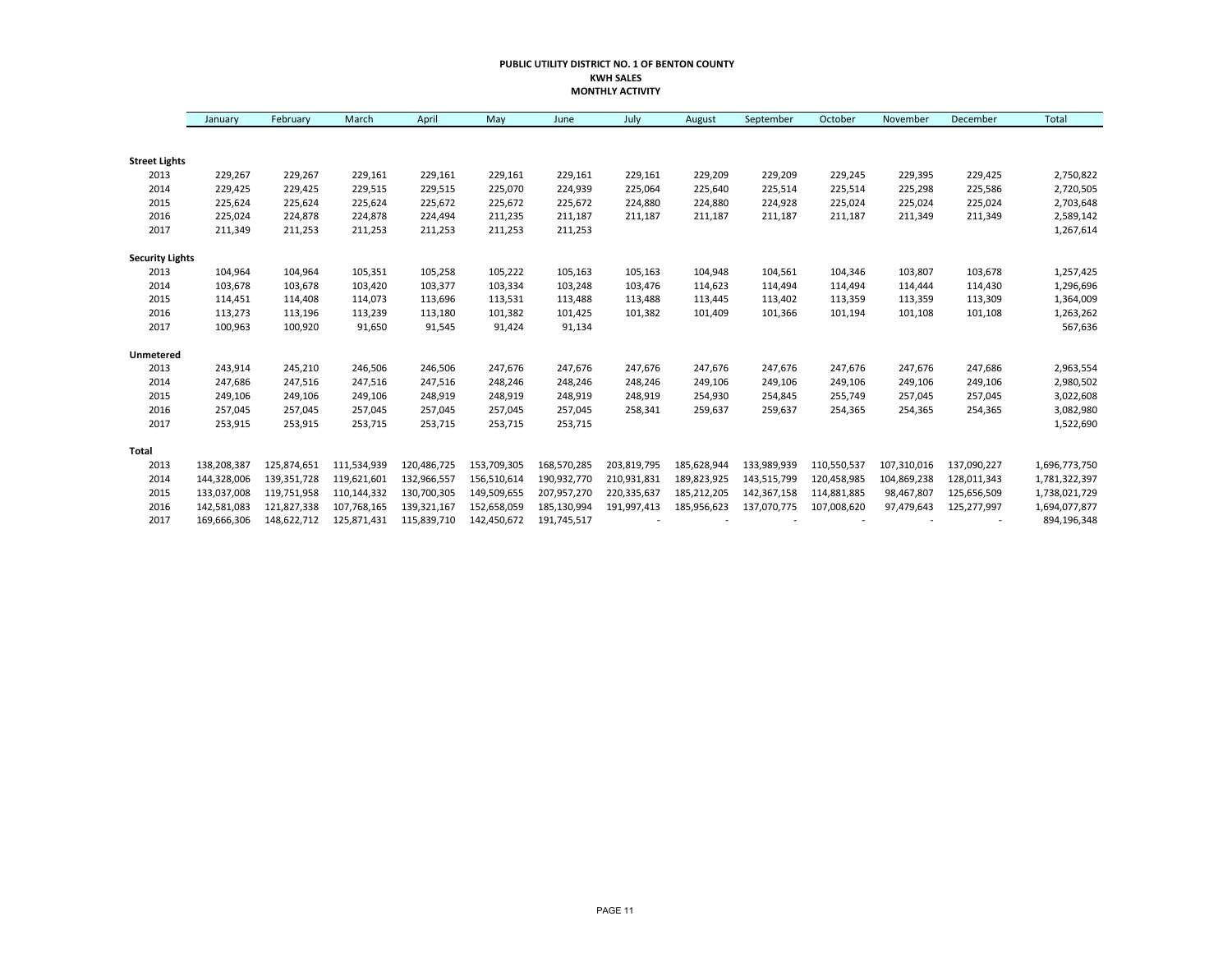## **PUBLIC UTILITY DISTRICT NO. 1 OF BENTON COUNTY CAPITAL ADDITIONS AND RETIREMENTS CURRENT MONTH**

|                                                     | <b>BALANCE</b>           |                                            |                          | <b>BALANCE</b>           |
|-----------------------------------------------------|--------------------------|--------------------------------------------|--------------------------|--------------------------|
|                                                     | 5/31/2017                | <b>ADDITIONS</b>                           | <b>RETIREMENTS</b>       | 6/30/2017                |
| <b>INTANGIBLE PLANT:</b>                            |                          |                                            |                          |                          |
| Organizations                                       | \$28,379                 | \$0                                        | \$0                      | \$28,379                 |
| Franchises & Consents                               | 10,022                   |                                            |                          | 10,022                   |
| Miscellaneous & Intangible Plant                    | 29,078                   | $\overline{\phantom{a}}$                   | $\overline{\phantom{a}}$ | 29,078                   |
| <b>TOTAL</b>                                        | \$67,480                 | $\blacksquare$                             |                          | 67,480                   |
| <b>GENERATION PLANT:</b>                            |                          |                                            |                          |                          |
| Land & Land Rights                                  |                          |                                            |                          |                          |
| Structures & Improvements                           | 1,141,911                |                                            |                          | 1,141,911                |
| <b>Fuel Holders &amp; Accessories</b>               |                          |                                            |                          |                          |
| <b>Other Electric Generation</b>                    | 770,459                  |                                            |                          | 770,459                  |
| <b>Accessory Electric Equipment</b>                 |                          |                                            |                          |                          |
| Miscellaneous Power Plant Equipment<br><b>TOTAL</b> | 1,912,370                | $\overline{\phantom{a}}$<br>$\blacksquare$ |                          | 1,912,370                |
|                                                     |                          |                                            |                          |                          |
| <b>TRANSMISSION PLANT:</b>                          |                          |                                            |                          |                          |
| Land & Land Rights                                  | 156,400                  |                                            |                          | 156,400                  |
| Clearing Land & Right Of Ways                       | 25,544                   |                                            |                          | 25,544                   |
| <b>Transmission Station Equipment</b>               | 832,047                  |                                            |                          | 832,047                  |
| <b>Towers &amp; Fixtures</b>                        | 256,175                  |                                            |                          | 256,175                  |
| Poles & Fixtures                                    | 3,975,802                |                                            |                          | 3,975,802                |
| Overhead Conductor & Devices                        | 3,021,163                |                                            |                          | 3,021,163                |
| <b>TOTAL</b>                                        | 8,267,131                |                                            |                          | 8,267,131                |
| <b>DISTRIBUTION PLANT:</b>                          |                          |                                            |                          |                          |
| Land & Land Rights                                  | 1,705,260                |                                            |                          | 1,705,260                |
| Structures & Improvements                           | 295,502                  |                                            |                          | 295,502                  |
| <b>Station Equipment</b>                            | 39,622,761               |                                            |                          | 39,622,761               |
| Poles, Towers & Fixtures                            | 19,617,112               | 48,812                                     | (9,029)                  | 19,656,895               |
| Overhead Conductor & Devices                        | 12,695,219               | 89,391                                     | (7,800)                  | 12,776,810               |
| <b>Underground Conduit</b>                          | 33,816,123               | 137,656                                    |                          | 33,953,779               |
| Underground Conductor & Devices                     | 44,744,789               | 128,886                                    | (13, 254)                | 44,860,421               |
| <b>Line Transformers</b>                            | 29,840,172               | 1,721                                      |                          | 29,841,893               |
| Services-Overhead                                   | 2,725,211                | 10,859                                     | (609)                    | 2,735,461                |
| Services-Underground                                | 19,416,293               | 3,308                                      |                          | 19,419,601               |
| Meters                                              | 9,422,976                |                                            |                          | 9,422,976                |
| Security Lighting                                   | 868,582                  | 427                                        |                          | 869,009                  |
| <b>Street Lighting</b>                              | 760,352                  |                                            |                          | 760,352                  |
| <b>SCADA System</b><br><b>TOTAL</b>                 | 2,406,918<br>217,937,270 | 8,391<br>429,451                           | (30, 692)                | 2,415,309<br>218,336,029 |
|                                                     |                          |                                            |                          |                          |
| <b>GENERAL PLANT:</b>                               |                          |                                            |                          |                          |
| Land & Land Rights                                  | 1,130,759                |                                            |                          | 1,130,759                |
| Structures & Improvements                           | 18,383,949               |                                            |                          | 18,383,949               |
| Information Systems & Technology                    | 18,481,743               |                                            |                          | 18,481,743               |
| <b>Transportation Equipment</b>                     | 7,648,024                |                                            |                          | 7,648,024                |
| Stores Equipment                                    | 54,108                   |                                            |                          | 54,108                   |
| Tools, Shop & Garage Equipment                      | 461,913                  |                                            |                          | 461,913                  |
| Laboratory Equipment                                | 489,135                  |                                            |                          | 489,135                  |
| <b>Communication Equipment</b>                      | 2,432,645                |                                            |                          | 2,432,645                |
| <b>Broadband Equipment</b>                          | 19,794,344               | 68,839                                     |                          | 19,863,183               |
| Miscellaneous Equipment                             | 1,141,835                |                                            |                          | 1,141,835                |
| <b>Other Capitalized Costs</b><br><b>TOTAL</b>      | 12,047,702               | 68,839                                     |                          | 12,047,702<br>82,134,995 |
|                                                     | 82,066,156               |                                            | $\blacksquare$           |                          |
| <b>TOTAL ELECTRIC PLANT ACCOUNTS</b>                | 310,250,407              | 498,290                                    | (30, 692)                | 310,718,005              |
| <b>PLANT HELD FOR FUTURE USE</b>                    | 388,589                  |                                            |                          | 388,589                  |
| <b>CONSTRUCTION WORK IN PROGRESS</b>                | 6,276,341                | 318,416                                    |                          | 6,594,757                |
| <b>TOTAL CAPITAL</b>                                | 316,915,337              | 816,706                                    | (\$30,692)               | \$317,701,351            |
|                                                     |                          |                                            |                          |                          |

**\$1,188,444 Budget**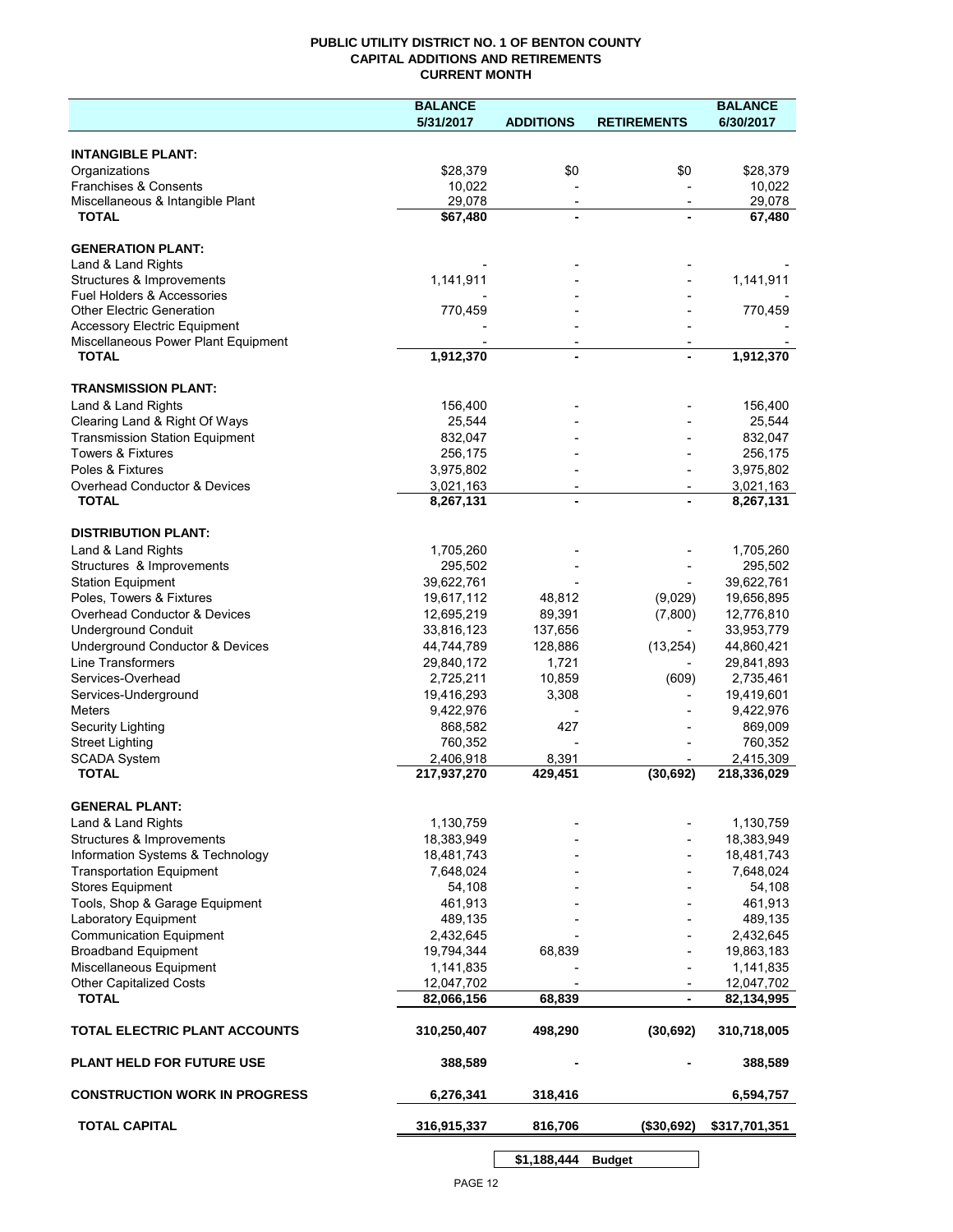## **PUBLIC UTILITY DISTRICT NO. 1 OF BENTON COUNTY CAPITAL ADDITIONS AND RETIREMENTS YEAR TO DATE**

|                                       | <b>BALANCE</b>     |                          |                          | <b>BALANCE</b>       |
|---------------------------------------|--------------------|--------------------------|--------------------------|----------------------|
|                                       | 12/31/2016         | <b>ADDITIONS</b>         | <b>RETIREMENTS</b>       | 6/30/2017            |
|                                       |                    |                          |                          |                      |
| <b>INTANGIBLE PLANT:</b>              |                    |                          |                          |                      |
| Organizations                         | \$28,379           | \$0                      | \$0                      | \$28,379             |
| Franchises & Consents                 | 10,022             |                          |                          | 10,022               |
| Miscellaneous & Intangible Plant      | 29,078             | $\overline{\phantom{a}}$ | $\overline{\phantom{a}}$ | 29,078               |
| <b>TOTAL</b>                          | 67,480             |                          |                          | 67,480               |
| <b>GENERATION PLANT:</b>              |                    |                          |                          |                      |
| Land & Land Rights                    |                    |                          |                          |                      |
| Structures & Improvements             | 1,141,911          |                          |                          | 1,141,911            |
| Fuel Holders & Accessories            |                    |                          |                          |                      |
| <b>Other Electric Generation</b>      | 770,459            |                          |                          | 770,459              |
| <b>Accessory Electric Equipment</b>   |                    |                          |                          |                      |
| Miscellaneous Power Plant Equipment   |                    |                          |                          |                      |
| <b>TOTAL</b>                          | 1,912,370          |                          |                          | 1,912,370            |
|                                       |                    |                          |                          |                      |
| <b>TRANSMISSION PLANT:</b>            |                    |                          |                          |                      |
| Land & Land Rights                    | 156,400            |                          |                          | 156,400              |
| Clearing Land & Right Of Ways         | 25,544             |                          |                          | 25,544               |
| <b>Transmission Station Equipment</b> | 832,047            |                          |                          | 832,047              |
| <b>Towers &amp; Fixtures</b>          | 256,175            |                          |                          | 256,175              |
| Poles & Fixtures                      | 3,975,802          |                          |                          | 3,975,802            |
| Overhead Conductor & Devices          | 3,021,163          | $\overline{\phantom{a}}$ |                          | 3,021,163            |
| <b>TOTAL</b>                          | 8,267,131          |                          |                          | 8,267,131            |
| <b>DISTRIBUTION PLANT:</b>            |                    |                          |                          |                      |
| Land & Land Rights                    | 1,703,988          | 1,272                    |                          | 1,705,260            |
| Structures & Improvements             | 295,502            |                          |                          | 295,502              |
| <b>Station Equipment</b>              | 39,410,815         | 211,946                  |                          | 39,622,761           |
| Poles, Towers & Fixtures              | 19,218,866         | 467,532                  | (29, 503)                | 19,656,895           |
| Overhead Conductor & Devices          | 12,576,108         | 211,361                  | (10, 659)                | 12,776,810           |
| <b>Underground Conduit</b>            | 33,461,641         | 506,154                  | (14, 016)                | 33,953,779           |
| Underground Conductor & Devices       | 44,277,262         | 703,212                  | (120, 053)               | 44,860,421           |
| Line Transformers                     | 29,598,443         | 325,244                  | (81, 794)                | 29,841,893           |
| Services-Overhead                     | 2,721,175          | 36,313                   | (22,027)                 | 2,735,461            |
|                                       | 19,250,486         |                          | (18, 188)                |                      |
| Services-Underground                  |                    | 187,303                  |                          | 19,419,601           |
| <b>Meters</b>                         | 9,392,664          | 30,312<br>1,766          |                          | 9,422,976            |
| Security Lighting                     | 869,023<br>760,352 |                          | (1,780)                  | 869,009              |
| <b>Street Lighting</b>                | 2,283,127          | 132,182                  |                          | 760,352<br>2,415,309 |
| <b>SCADA System</b><br><b>TOTAL</b>   | 215,819,452        | 2,814,597                | (298, 020)               | 218,336,029          |
|                                       |                    |                          |                          |                      |
| <b>GENERAL PLANT:</b>                 |                    |                          |                          |                      |
| Land & Land Rights                    | 1,130,759          |                          |                          | 1,130,759            |
| Structures & Improvements             | 18,383,949         |                          |                          | 18,383,949           |
| Information Systems & Technology      | 16,649,095         | 1,832,648                |                          | 18,481,743           |
| <b>Transportation Equipment</b>       | 7,324,621          | 346,820                  | (23, 417)                | 7,648,024            |
| <b>Stores Equipment</b>               | 54,108             |                          |                          | 54,108               |
| Tools, Shop & Garage Equipment        | 461,913            |                          |                          | 461,913              |
| Laboratory Equipment                  | 489,135            |                          |                          | 489,135              |
| <b>Communication Equipment</b>        | 2,412,166          | 20,479                   |                          | 2,432,645            |
| <b>Broadband Equipment</b>            | 19,695,747         | 167,436                  |                          | 19,863,183           |
| Miscellaneous Equipment               | 1,168,910          |                          | (27, 075)                | 1,141,835            |
| Other Capitalized Costs               | 11,967,255         | 80,950                   | (504)                    | 12,047,701           |
| <b>TOTAL</b>                          | 79,737,658         | 2,448,333                | (50, 996)                | 82,134,995           |
| TOTAL ELECTRIC PLANT ACCOUNTS         | 305,804,090        | 5,262,930                | (349,016)                | 310,718,004          |
| <b>PLANT HELD FOR FUTURE USE</b>      | 388,589            |                          |                          | 388,589              |
| <b>CONSTRUCTION WORK IN PROGRESS</b>  | 5,585,292          | 1,009,465                |                          | 6,594,757            |
| <b>TOTAL CAPITAL</b>                  | 311,777,971        | \$6,272,395              | (\$349,016)              | \$317,701,350        |
|                                       |                    | \$7,204,878              | <b>Budget</b>            |                      |
|                                       |                    |                          |                          |                      |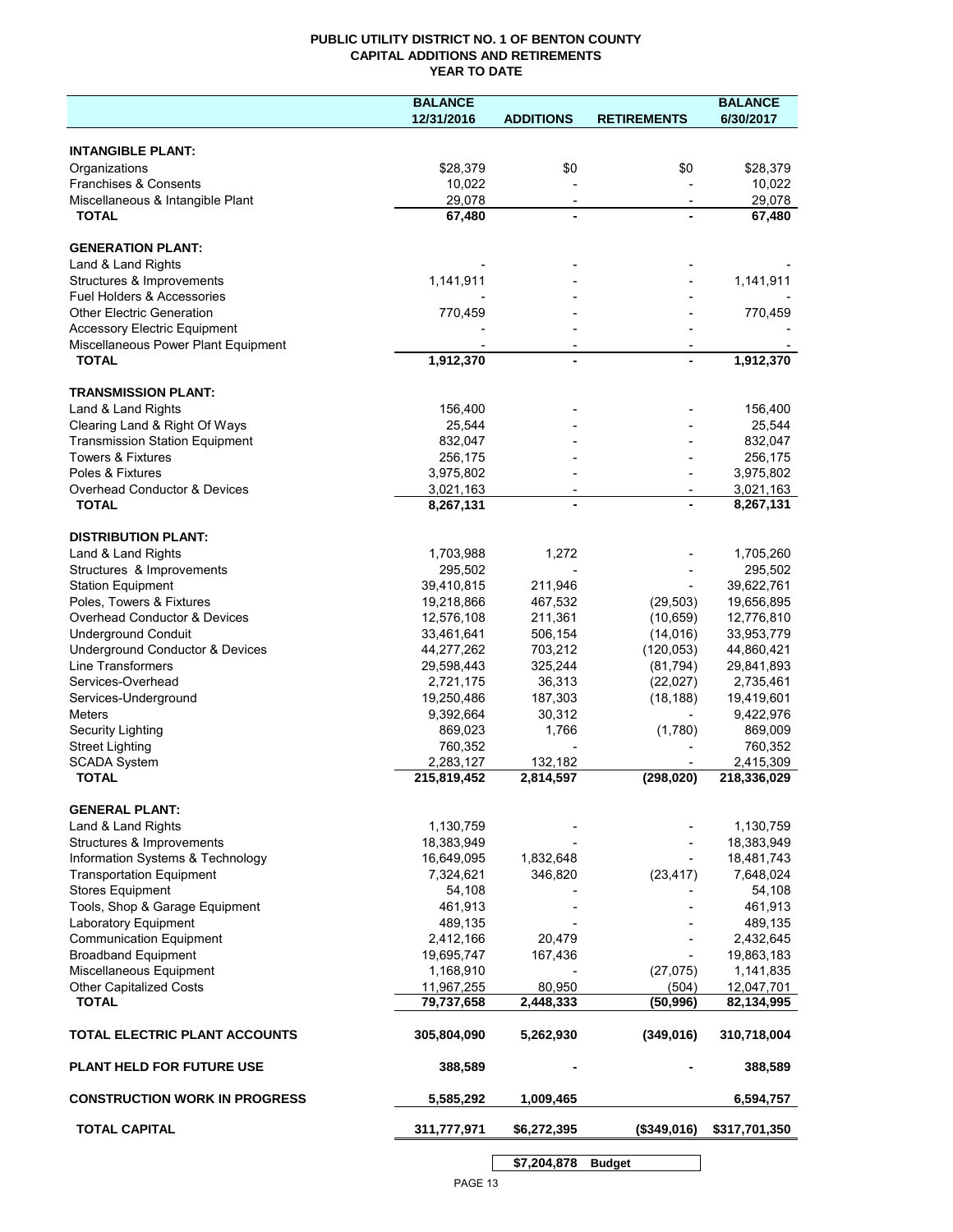# **PUBLIC UTILITY DISTRICT NO. 1 OF BENTON COUNTY STATEMENT OF CASH FLOWS**

|                                                                                                        | <b>YTD</b><br>6/30/2017         | <b>Monthly</b><br>6/30/2017 |
|--------------------------------------------------------------------------------------------------------|---------------------------------|-----------------------------|
|                                                                                                        |                                 |                             |
| <b>CASH FLOWS FROM OPERATING ACTIVITIES</b>                                                            |                                 |                             |
| Cash Received from Customers and Counterparties<br>Cash Paid to Suppliers and Counterparties           | \$71,986,331                    | \$11,114,265                |
| Cash Paid to Employees                                                                                 | (50, 145, 912)<br>(7, 183, 290) | (6,780,090)<br>(1,646,297)  |
| <b>Taxes Paid</b>                                                                                      | (8,325,522)                     | (789, 042)                  |
| <b>Net Cash Provided by Operating Activities</b>                                                       | 6,331,607                       | 1,898,836                   |
|                                                                                                        |                                 |                             |
| <b>CASH FLOWS FROM NONCAPITAL FINANCING ACTIVITIES</b>                                                 |                                 |                             |
| Other Interest Expense                                                                                 | (9,889)                         |                             |
| Net Cash Used by Noncapital Financing Activities                                                       | (9,889)                         |                             |
| <b>CASH FLOWS FROM CAPITAL AND RELATED FINANCING ACTIVITIES</b>                                        |                                 |                             |
| <b>Acquisition of Capital Assets</b>                                                                   | (6,099,971)                     | (862, 878)                  |
| Proceeds from Sale of Revenue Bonds                                                                    |                                 |                             |
| Reimbursement of Bond Expense                                                                          | 10,205                          |                             |
| <b>Bond Principal Paid</b>                                                                             |                                 |                             |
| <b>Bond Interest Paid</b>                                                                              | (1,455,469)                     |                             |
| <b>Capital Contributions</b><br>Sale of Assets                                                         | 483,118<br>51,620               | 245,947<br>2,948            |
| Net Cash Used by Capital and Related Financing Activities                                              | (7,010,497)                     | (613,983)                   |
|                                                                                                        |                                 |                             |
| <b>CASH FLOWS FROM INVESTING ACTIVITIES</b>                                                            |                                 |                             |
| Interest Income                                                                                        | 253,917                         | 102,765                     |
| Proceeds from Sale of Investments                                                                      | 1,925,888                       | 1,925,888                   |
| Purchase of Investments                                                                                | (7,998,770)                     |                             |
| Joint Venture Net Revenue (Expense)<br><b>Net Cash Used by Investing Activities</b>                    | (5,818,965)                     | 2,028,653                   |
|                                                                                                        |                                 |                             |
| <b>NET INCREASE (DECREASE) IN CASH</b>                                                                 | (6,507,744)                     | 3,313,506                   |
| <b>CASH BALANCE, BEGINNING</b>                                                                         | \$43,414,514                    | \$33,593,264                |
| <b>CASH BALANCE, ENDING</b>                                                                            | \$36,906,770                    | \$36,906,770                |
| <b>RECONCILIATION OF NET OPERATING INCOME TO NET</b>                                                   |                                 |                             |
| <b>CASH PROVIDED BY OPERATING ACTIVITIES</b>                                                           |                                 |                             |
| <b>Net Operating Revenues</b>                                                                          | \$3,861,346                     | \$1,955,805                 |
| Adjustments to reconcile net operating income to net cash                                              |                                 |                             |
| provided by operating activities:                                                                      |                                 |                             |
| Depreciation & Amortization                                                                            | 5,010,075                       | 854,074                     |
| <b>Unbilled Revenues</b>                                                                               | 2,400,000                       |                             |
| Misellaneous Other Revenue & Receipts                                                                  | 201,854                         | 54                          |
| <b>GASB 68 Pension Expense</b>                                                                         |                                 |                             |
| Decrease (Increase) in Accounts Receivable                                                             | (3,631,334)                     | (1,968,206)                 |
| Decrease (Increase) in BPA Prepay Receivable<br>Decrease (Increase) in Inventories                     | 300,000<br>54,641               | 50,000<br>111,271           |
| Decrease (Increase) in Prepaid Expenses                                                                | 64,944                          | (52, 898)                   |
| Decrease (Increase) in Wholesale Power Receivable                                                      | 793,977                         | 438,423                     |
| Decrease (Increase) in Miscellaneous Assets                                                            | (882)                           | (101)                       |
| Decrease (Increase) in Prepaid Expenses and Other Charges                                              | 1,224,943                       | 48,200                      |
| Decrease (Increase) in Deferred Derivative Outflows                                                    | 1,125,736                       | 15,496                      |
| Increase (Decrease) in Deferred Derivative Inflows                                                     | (935, 743)                      |                             |
| Increase (Decrease) in Warrants Outstanding                                                            |                                 |                             |
| Increase (Decrease) in Accounts Payable                                                                | (2, 555, 867)                   | 144,802                     |
| Increase (Decrease) in Accrued Taxes Payable                                                           | (1, 126, 752)                   | 367,495                     |
| Increase (Decrease) in Customer Deposits                                                               | 70,266                          | 16,143                      |
| Increase (Decrease) in BPA Prepay Incentive Credit<br>Increase (Decrease) in Other Current Liabilities | (80, 628)<br>1,049,486          | (13, 438)<br>(9,677)        |
| Increase (Decrease) in Other Credits                                                                   | (1,494,455)                     | (58, 607)                   |
| <b>Net Cash Provided by Operating Activities</b>                                                       | \$6,331,607                     | \$1,898,836                 |
| PAGE 14                                                                                                |                                 |                             |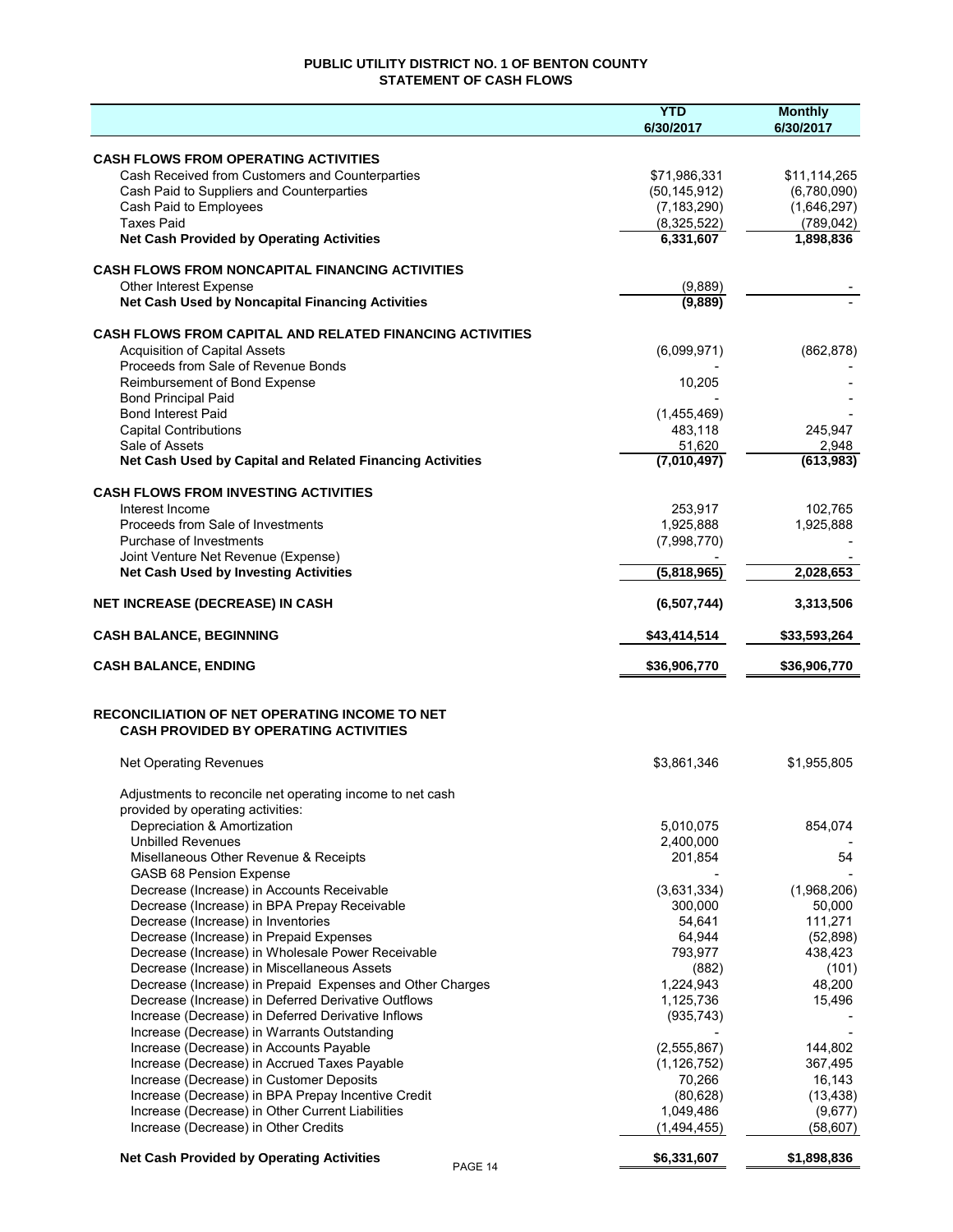### **PUBLIC UTILITY DISTRICT NO. 1 OF BENTON COUNTY WEATHER STATISTICS June 30, 2017**





| $14 - y1$ Avy | $\overline{\phantom{0}}$                |                          | $\overline{\phantom{0}}$ |                          | υυ   | 101   | 404   | ບບອ    | ı vo  |      |    | -                        | ا 14 ، |
|---------------|-----------------------------------------|--------------------------|--------------------------|--------------------------|------|-------|-------|--------|-------|------|----|--------------------------|--------|
|               | <b>Cumulative CDDs in Billing Cycle</b> |                          |                          |                          |      |       |       |        |       |      |    |                          |        |
| 2017          | $\overline{\phantom{a}}$                | $\overline{\phantom{0}}$ | $\overline{\phantom{0}}$ | $\overline{\phantom{a}}$ | 542  | 3.886 |       |        |       |      |    |                          | 4.428  |
| 2016          | $\sim$                                  | $\overline{\phantom{0}}$ | -                        | 347                      | .422 | 4.038 | 8.411 | 12.276 | 6.531 | ,044 | -  | $\overline{\phantom{0}}$ | 34,069 |
| 14-yr Avg     | -                                       | -                        |                          | 36                       | 750  | 3.319 | 9.734 | 13.092 | .133  | .538 | 57 | -                        | 34,746 |

| HDDS      | 1,400<br>1,200<br>1,000<br>800<br>600<br>400<br>200 | 0<br>Jul | Aug    | $-2015/2016$ | Sep    | 2016/2017<br>Oct | Nov   | Dec                                 | Heating Degree Days (HDDs) for Each Day of Billing Cycle<br>Jan | Feb  | Mar   | Apr    | May        | Jul     |
|-----------|-----------------------------------------------------|----------|--------|--------------|--------|------------------|-------|-------------------------------------|-----------------------------------------------------------------|------|-------|--------|------------|---------|
|           |                                                     |          |        |              |        |                  |       |                                     |                                                                 |      |       |        |            |         |
|           |                                                     |          |        |              |        |                  |       | <b>Heating Degree Days by Month</b> |                                                                 |      |       |        |            |         |
| Year      |                                                     | Jan      | Feb    | March        | April  | May              | June  | July                                | Aug                                                             | Sept | Oct   | Nov    | <b>Dec</b> | Total   |
| 2017      |                                                     | 1,347    | 912    | 565          | 386    | 137              | 15    |                                     |                                                                 |      |       |        |            | 3,362   |
| 2016      |                                                     | 938      | 631    | 526          | 143    | 54               | 35    | ٠                                   | ۰                                                               | 33   | 335   | 530    | 1,167      | 4,392   |
| 14-yr Avg |                                                     | 995      | 746    | 564          | 353    | 138              | 28    | 0                                   | 2                                                               | 47   | 342   | 753    | 1,054      | 5,021   |
|           |                                                     |          |        |              |        |                  |       |                                     | <b>Cumulative HDDs in Billing Cycle</b>                         |      |       |        |            |         |
| 2017      |                                                     | 40,813   | 33,085 | 24,376       | 14,293 | 8,683            | 1,812 |                                     |                                                                 |      |       |        |            | 123,062 |
| 2016      |                                                     | 31,646   | 23,061 | 18,271       | 10,233 | 2,885            | 1,483 | 587                                 | ۰                                                               | 399  | 4,813 | 12,971 | 26,819     | 133,168 |
| 14-yr Avg |                                                     | 32,033   | 25,870 | 21,647       | 14,084 | 7,834            | 2,272 | 333                                 | 5                                                               | 526  | 5,125 | 16,196 | 29,281     | 155,205 |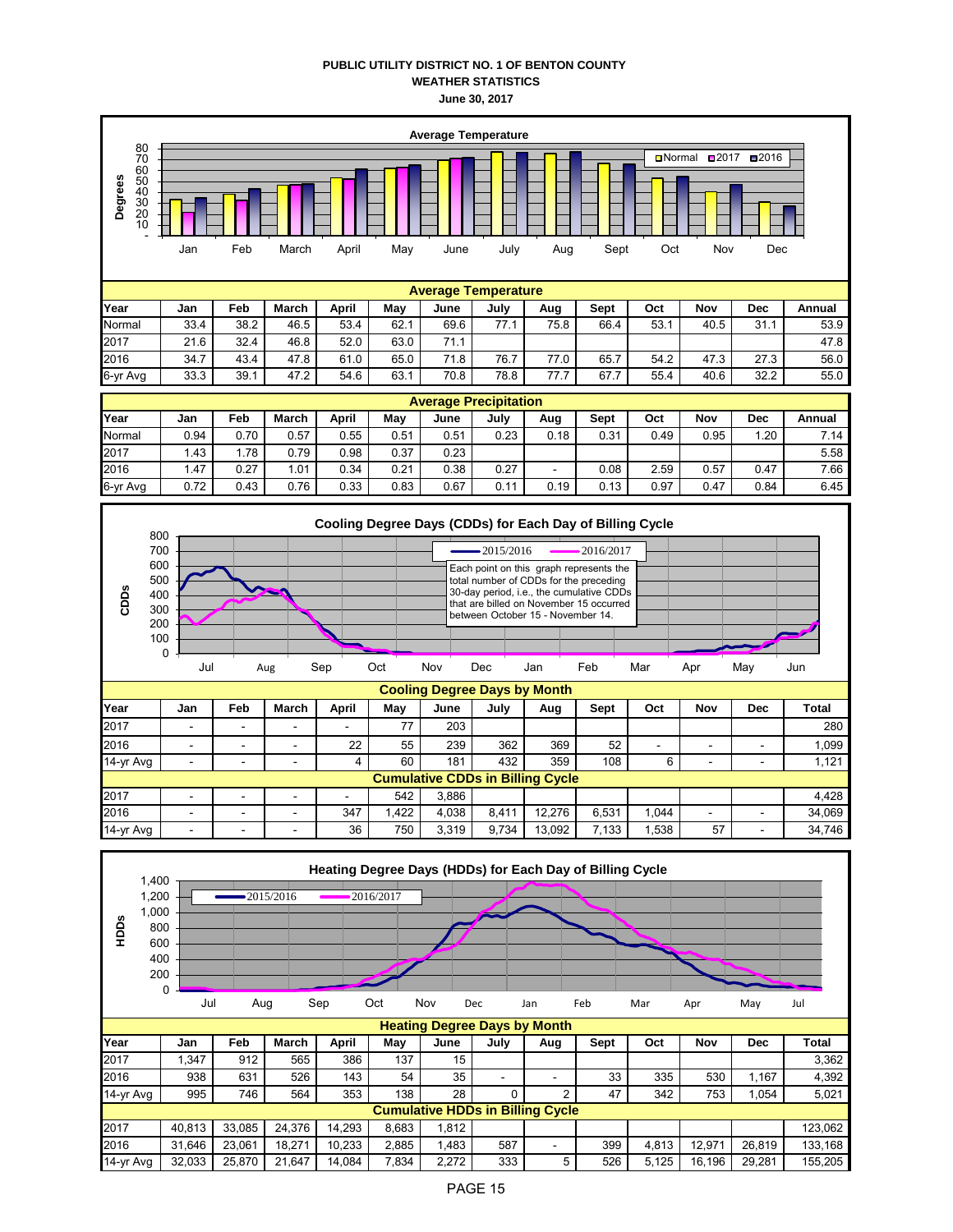#### **PUBLIC UTILITY DISTRICT NO. 1 OF BENTON COUNTY BROADBAND SUMMARY**

|  |  |  | <b>June Highlights</b> |
|--|--|--|------------------------|
|  |  |  |                        |

Two Lamb Weston sites in Paterson connected to the fiber network. Pacific Crest Planning upgraded their transport to 50Mbps. Pacific Steel, Retter and Company, Fiesta, Crown Property Management, and Tri-City Chaplaincy are all new 100Mbps Access Internet services. Ranch & Home, Ideal Options, and Cadwell Labs are all new 150Mbps Access Internet services. Brashear Electric and Harvey Monteith both upgraded to Access Internet services on new two year terms.

|                                                             |                       |                     |           |              |                          |            |           | <b>ACTUALS</b>           |               |             |                          |            |            |             |                           |                      |
|-------------------------------------------------------------|-----------------------|---------------------|-----------|--------------|--------------------------|------------|-----------|--------------------------|---------------|-------------|--------------------------|------------|------------|-------------|---------------------------|----------------------|
|                                                             | 2017<br><b>Budget</b> | Jan                 | Feb       | <b>March</b> | <b>April</b>             | May        | June      | July                     | <b>August</b> | <b>Sept</b> | Oct                      | <b>Nov</b> | <b>Dec</b> | <b>YTD</b>  | <b>Budget</b><br>Variance | Inception<br>to Date |
| <b>OPERATING REVENUES</b>                                   |                       |                     |           |              |                          |            |           |                          |               |             |                          |            |            |             |                           |                      |
| Ethernet                                                    | 1,523,071             | \$113,725           | \$115,216 | \$111,485    | \$111,901                | \$108,284  | \$102,688 |                          |               |             |                          |            |            | \$663,299   | 859,772                   |                      |
| Non-Recurring Charges                                       |                       | 1,500               | 25,519    | 1,350        | 2,250                    | 2,000      | 7,600     |                          |               |             |                          |            |            | \$40,219    | (40, 219)                 |                      |
| <b>TDM</b>                                                  | 69,372                | 5,781               | 5,781     | 5,781        | 5,445                    | 5,250      | 5,250     |                          |               |             |                          |            |            | 33,288      | 36,084                    |                      |
| Wireless                                                    | 312                   | 26                  | 26        | 26           | 26                       | 26         | 26        |                          |               |             |                          |            |            | 156         | 156                       |                      |
| Internet Transport Service                                  | 123,540               | 4,255               | 3,019     | 3,705        | 3,700                    | 3,775      | 8,400     |                          |               |             |                          |            |            | \$26,854    | 96,686                    |                      |
| <b>Fixed Wireless</b>                                       | 82,779                | 5,976               | 5,832     | 5,790        | 5,726                    | 5,694      | 5,698     |                          |               |             |                          |            |            | \$34,716    | 48,063                    |                      |
| Access Internet                                             |                       | 182                 | 2,388     | 3,622        | 4,697                    | 5,361      | 6,717     |                          |               |             |                          |            |            |             |                           |                      |
| Broadband Revenue - Other                                   | 281,642               | 45,513              | 41,927    | 43,720       | 43,720                   | 43,720     | 43,720    |                          |               |             |                          |            |            | \$262,321   | 19,321                    |                      |
| Subtotal                                                    | 2,080,716             | 176,959             | 199,708   | 175,479      | 177,464                  | 174,111    | 180,099   | $\overline{\phantom{a}}$ |               |             | $\overline{\phantom{a}}$ |            |            | \$1,083,820 |                           |                      |
| NoaNet Maintenance Revenue                                  |                       |                     |           |              |                          |            |           |                          |               |             |                          |            |            |             |                           |                      |
| <b>Bad Debt Expense</b>                                     |                       |                     |           |              |                          |            |           |                          |               |             |                          |            |            |             |                           |                      |
|                                                             |                       |                     |           |              |                          |            |           |                          |               |             |                          |            |            |             |                           |                      |
| <b>Total Operating Revenues</b>                             | 2,080,716             | 176,959             | 199,708   | 175,479      | 177,464                  | 174,111    | 180,099   |                          |               |             |                          |            |            | \$1,083,820 | 996,896                   | 17,322,435           |
| <b>OPERATING EXPENSES</b>                                   |                       |                     |           |              |                          |            |           |                          |               |             |                          |            |            |             |                           |                      |
| Marketing & Business Development                            |                       |                     | $\sim$    | $\sim$       | $\overline{\phantom{a}}$ | $\sim$     | $\sim$    |                          |               |             |                          |            |            |             | $\blacksquare$            |                      |
| General Expenses                                            | 318,185               | 61,302              | 81,153    | 25,314       | 28,565                   | 132,171    | 59,487    |                          |               |             |                          |            |            | \$387,992   | (69, 807)                 |                      |
| Other Maintenance                                           | 90,000                | 477                 | 271       | 16,169       | 2,833                    | 3,896      | 5,704     |                          |               |             |                          |            |            | \$29,350    | 60,650                    |                      |
| NOC Maintenance                                             | 411,681               | 1,460               |           | (1,460)      | $\sim$                   |            |           |                          |               |             |                          |            |            |             | 411,681                   |                      |
| Wireless Maintenance                                        |                       | $\sim$              |           |              | $\sim$                   |            | $\sim$    |                          |               |             |                          |            |            | \$0         | $\overline{\phantom{a}}$  |                      |
| Subtotal                                                    | 819,866               | 63,239              | 81,424    | 40,023       | 31,398                   | 136,068    | 65,191    |                          |               |             |                          |            |            | \$417,342   | 402,524                   | 10,213,634           |
| NoaNet Maintenance Expense                                  |                       | $\sim$              | ÷.        | $\sim$       | $\ddot{\phantom{1}}$     | $\sim$     | $\sim$    |                          |               |             |                          |            |            | \$0         | $\blacksquare$            |                      |
| Depreciation                                                | 886,520               | 65,230              | 65,039    | 64,369       | 64,336                   | 64,342     | 64,353    |                          |               |             |                          |            |            | \$387,670   | 498,850                   | 10,188,270           |
| <b>Total Operating Expenses</b>                             | 1,706,386             | 128,470             | 146,463   | 104,393      | 95,734                   | 200,410    | 129,543   |                          |               |             |                          |            |            | \$805,012   | 901,374                   | 20,401,904           |
| <b>OPERATING INCOME (LOSS)</b>                              | 374,330               | 48,489              | 53,245    | 71,087       | 81,730                   | (26, 299)  | 50,556    |                          |               |             |                          |            |            | \$278,808   | 95,522                    | (3,079,469)          |
| <b>NONOPERATING REVENUES &amp; EXPENSES</b>                 |                       |                     |           |              |                          |            |           |                          |               |             |                          |            |            |             |                           |                      |
| Internal Interest due to Power Business Unit <sup>(1)</sup> | (347, 328)            | (28, 913)           | (28, 729) | (28, 278)    | (28,092)                 | (27, 878)  | (27, 912) |                          |               |             |                          |            |            | (\$169,802) | 177,526                   | (6,096,896)          |
|                                                             |                       |                     |           |              |                          |            |           |                          |               |             |                          |            |            |             |                           |                      |
| <b>CAPITAL CONTRIBUTIONS</b>                                |                       | 1,688               | 98        |              | 98                       | 4,682      | 49,584    |                          |               |             |                          |            |            |             |                           |                      |
| Contributions in Aid of Broadband                           | 10,000                |                     |           | 6,325        |                          |            |           |                          |               |             |                          |            |            | \$62,474    | 52,474                    | 4,879,055            |
| <b>BTOP</b>                                                 |                       | $\epsilon$          |           |              |                          |            | $\sim$    |                          |               |             |                          |            |            |             | $\overline{\phantom{a}}$  | 2,282,671            |
| <b>INTERNAL NET INCOME (LOSS)</b>                           | \$37,002              | \$21,264            | 24,613    | 49,134       | 53,736                   | (49, 495)  | 72,228    |                          |               |             |                          |            |            | \$171,480   | \$325,522                 | (2,014,639)          |
|                                                             |                       |                     |           |              |                          |            |           |                          |               |             |                          |            |            |             |                           |                      |
| <b>NOANET COSTS</b>                                         |                       |                     |           |              |                          |            |           |                          |               |             |                          |            |            |             |                           |                      |
| <b>Member Assessments</b>                                   |                       |                     |           |              |                          |            |           |                          |               |             |                          |            |            |             |                           | \$3,159,092          |
| Membership Support                                          |                       | 657                 | 522       | 2,842        | 24                       | 717        | 535       |                          |               |             |                          |            |            | \$5,297     |                           | 122,534              |
| <b>Total NoaNet Costs</b>                                   |                       | 657                 | 522       | 2,842        | 24                       | 717        | 535       |                          |               |             |                          |            |            | \$5,297     | (\$5,297)                 | \$3,281,626          |
| <b>CAPITAL EXPENDITURES(3)</b>                              |                       | \$953,616 \$104,165 | \$55,558  | (S14, 493)   | \$82,849                 | (\$30,824) | \$175,541 |                          |               |             |                          |            |            | \$372,796   | \$580,820                 | \$21,092,268         |
| NET CASH (TO)/FROM BROADBAND <sup>(2)</sup>                 | \$317,234             | \$10,585            | 62,302    | 153,432      | 63,292                   | 72,832     | (11, 583) |                          |               |             |                          |            |            | \$350,859   |                           | (\$10,103,367)       |
|                                                             |                       |                     |           |              |                          |            |           |                          |               |             |                          |            |            |             |                           |                      |

(1) Internal interest budget is estimated based on cash flow projections (an interest rate of 3.53% is being used).

(2) Includes excess of revenues over operating costs, capital expenditures and NoaNet assessments; excludes depreciation and internal interest to Electric System

(3) During a review of invoices it was determined two invoices from prior months needed to be reclassified from capital to expense. The reclassification was done in May 2017.